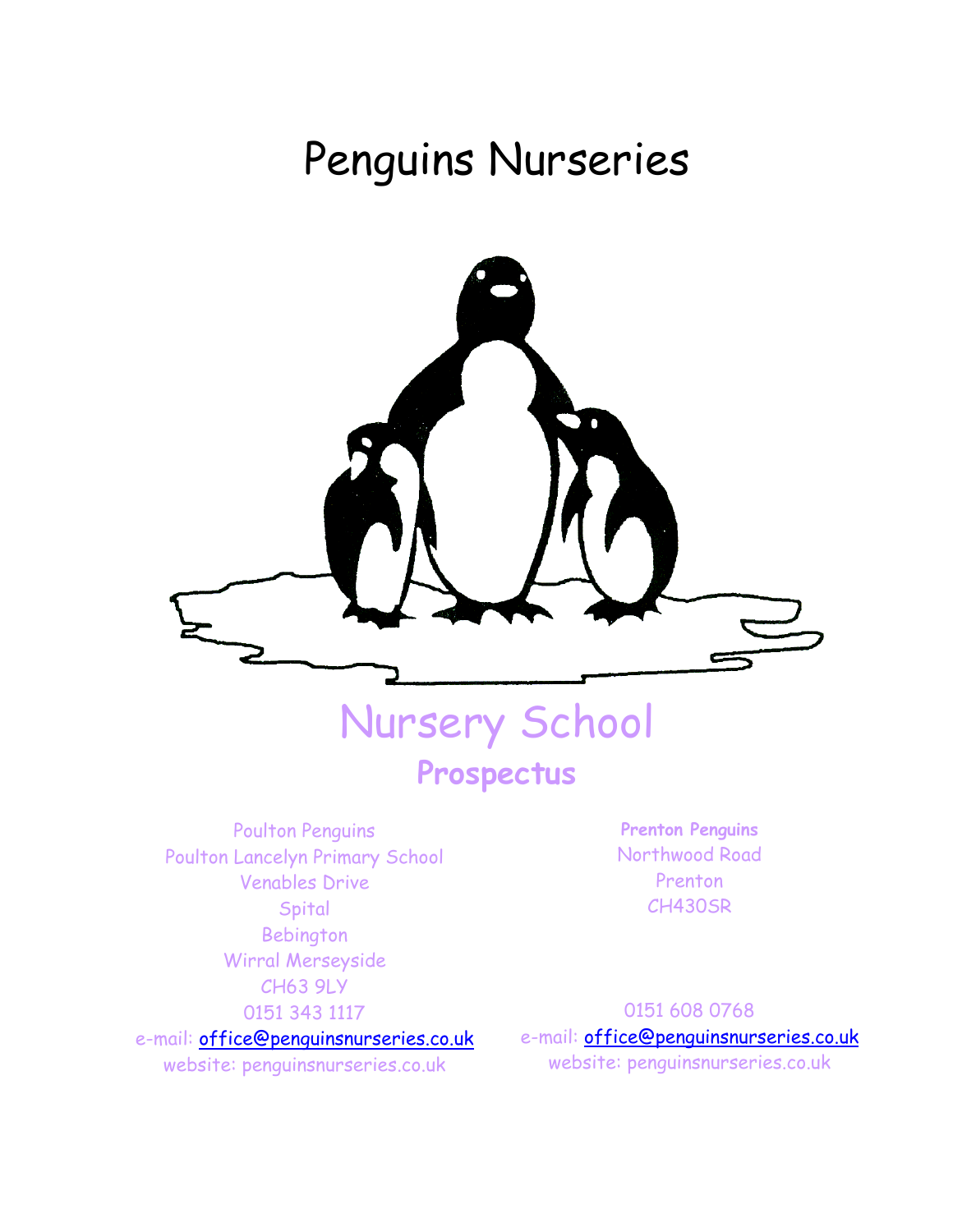





# Penguins Nurseries

Dear Parents/Carers

Welcome to Penguins Nurseries. Our settings are based in Poulton Lancelyn Primary School and Prenton Primary School.

This prospectus has been written as an introduction to our nurseries. It also provides information which you may want to refer to once your child has started at nursery.

We offer an 'Open Door' policy where you are always welcome to come in and talk to us. We see our role very much in partnership with you. Good links between home and the setting will be in the best interest for your child.

A visit to see us is the best way you can get to see the nursery at first hand. Getting to meet the staff and children and experiencing some of our activities will give you a better idea of what we have to offer.

We look forward to meeting you,

Yours sincerely,

### Jan Davies

All information contained within this prospectus is correct at the time of publication.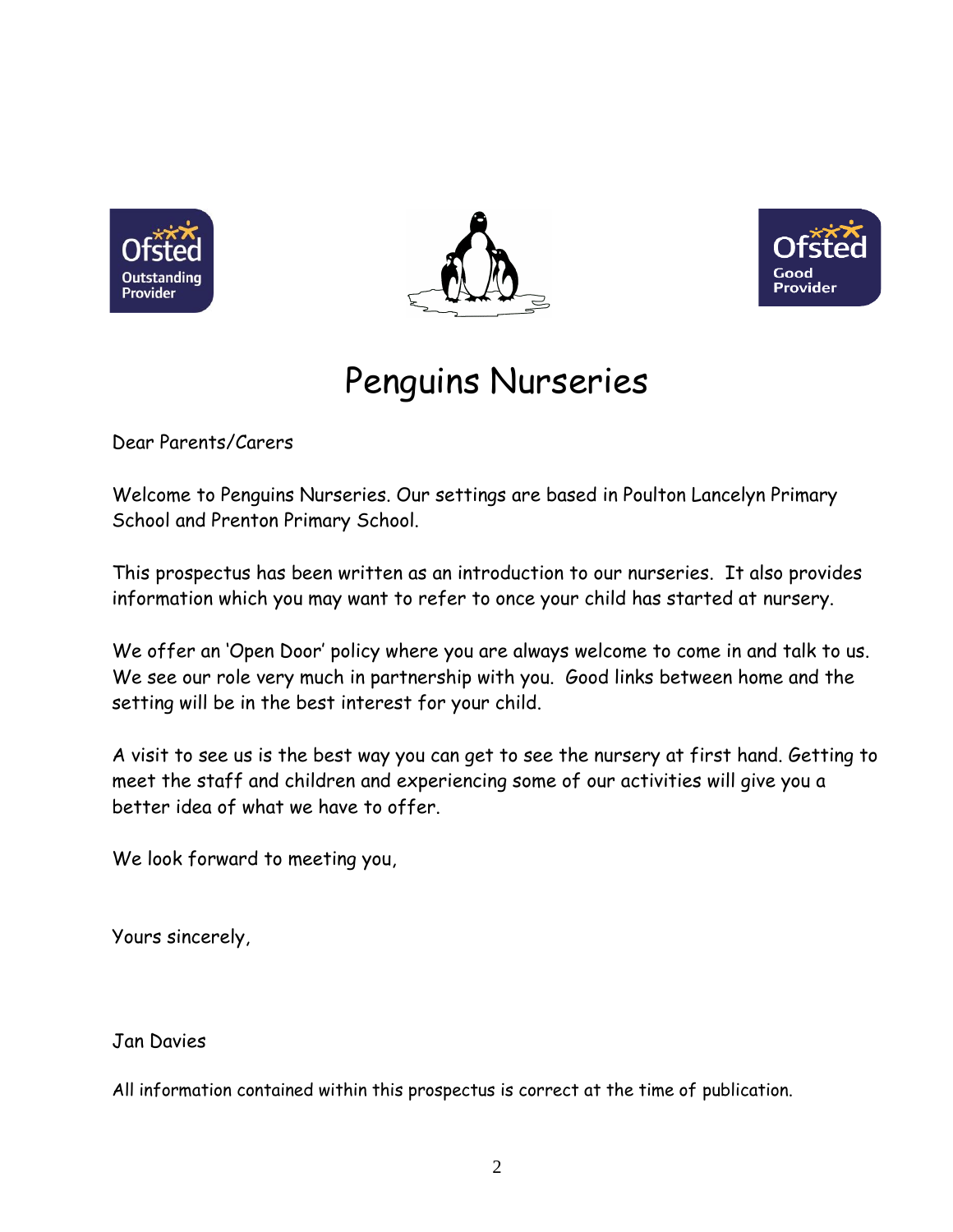# **INTRODUCTION**

Penguins Nurseries provides quality care & education for children below statutory school age. It is staffed by fully qualified practitioners and situated within the building of Poulton Lancelyn and Prenton Primary schools. They are run independently from the school and are therefore able to accept children from outside the normal catchment area. Strong links exist within the school, which greatly assists a smooth transition into full time education for your child. Our continuous program of integration during the summer term, supports transition to Foundation 2.

We offer full day (8:45am – 3:45pm), or part-time nursery education for children aged two and above. We offer up to five days per week, and are open for any combination of morning, lunchtime and afternoon sessions during term time for 38 weeks per year.

Any prospective parents are warmly invited to look round during a session. Parental involvement is encouraged, and we welcome anyone with a skill or interest that they feel they could bring to a session to share.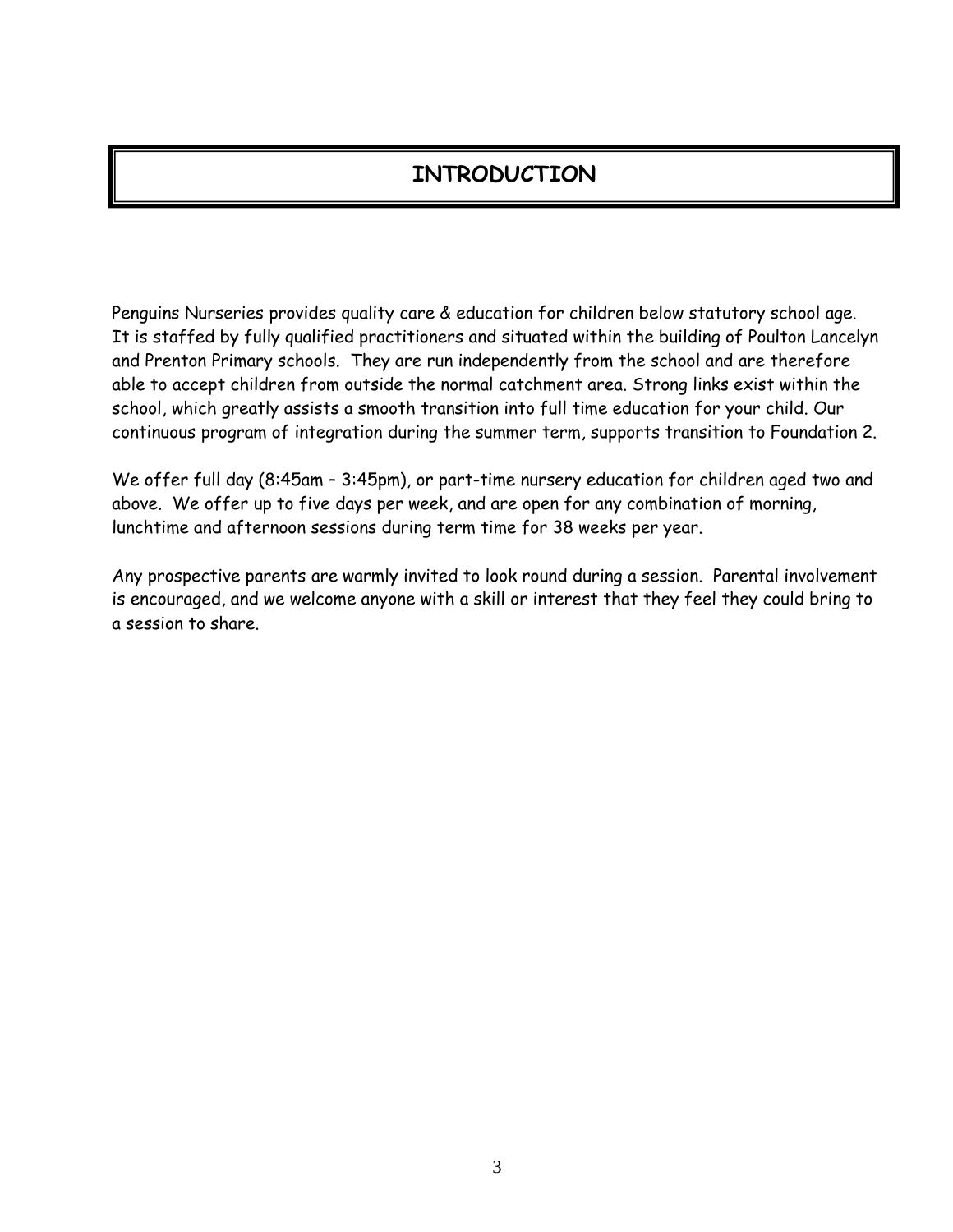# **SESSION TIMES AND CHARGES**

|                                           | Time            |
|-------------------------------------------|-----------------|
| Morning session                           | $8:45 - 11:45$  |
| Morning session with lunch*               | $8:45 - 13:00$  |
| Afternoon session with lunch <sup>*</sup> | $11:45 - 15:45$ |
| Afternoon session                         | $12:45 - 15:45$ |
| All day session*                          | $8:45 - 15:45$  |

Current prices are available on application.

Doors open from 15:20 if required.

Every effort will be made to provide preferred sessions requested by parents, but this will be subject to our admissions policy.

Children are eligible for 15 hours funding per week for 38 weeks per year from the term following their 3rd birthday. Some parents will be eligible for 30 hours funding per week subject to eligibility. Further information is available from [wwwchildcarechoices.gov.uk.](http://www.gov.uk/) 2-year funding is also available for some children.

If you choose to use the funding at another setting, then you will be charged accordingly; also, additional time allocated will be charged at the current rate.

Fees are payable at the beginning of each half term in advance. Please note that in the event of absence and/or the Nursery is forced to close due to circumstances beyond our control, fees will not be refunded.

At Penguins Nurseries we require one half terms notice for any child leaving the nursery or reducing the number of sessions they attend. This must be received in writing & or by paying one half terms fees lieu of the notice period.

Please note: Nursery holiday periods are not included in the notice period.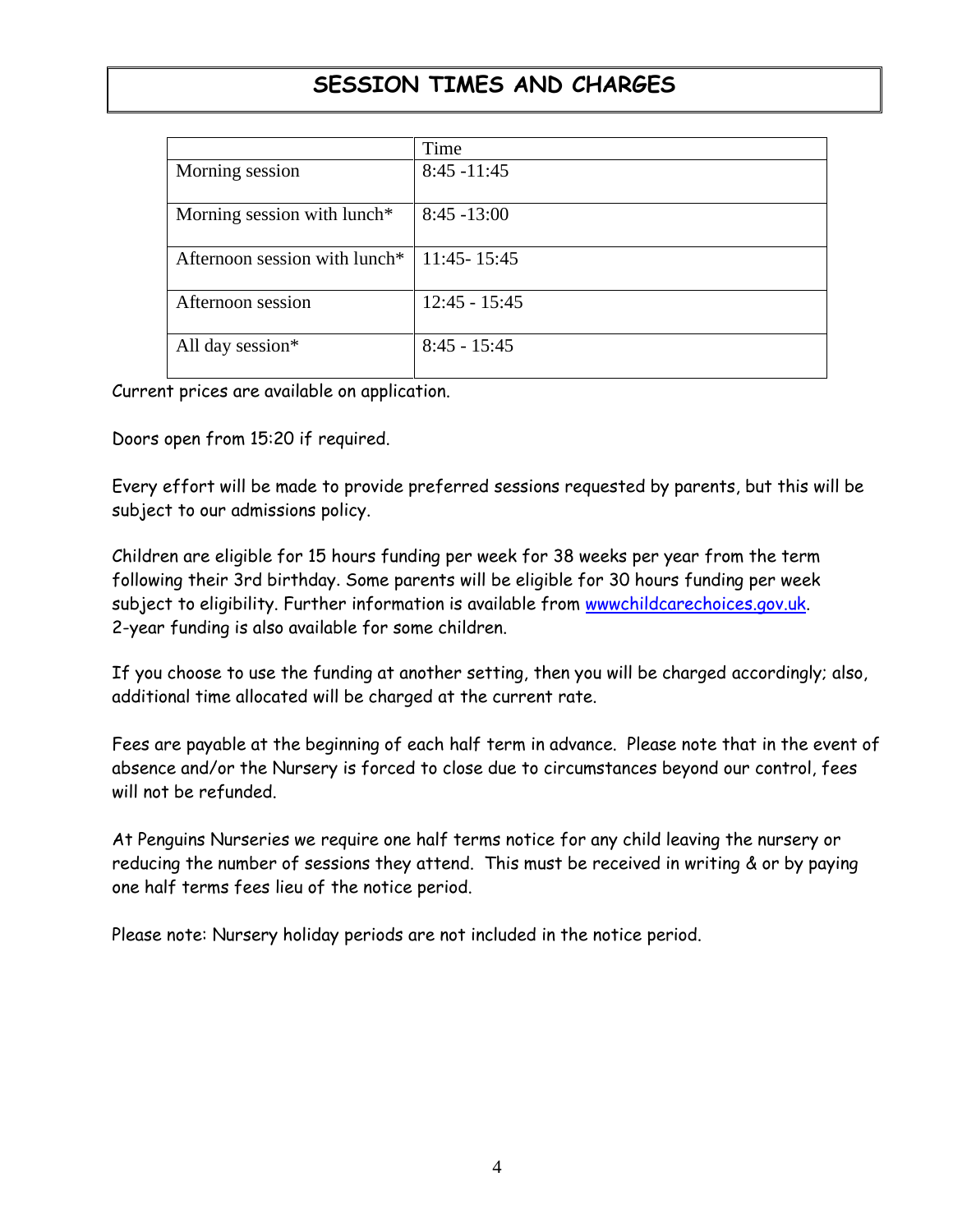# **TERM DATES**

Term dates will be provided at the beginning of each academic year. Term dates will also be published in our termly newsletter

### **STAFFING**

### Members of Staff

In accordance with the Code of Practice all members of staff are fully vetted in line with our recruitment policy. All staff and volunteers are required to have a Disclosure and Barring Service check (DBS).

Each member of staff brings with them their own individual skills, strengths and experiences. They are encouraged to attend local authority training and cluster meetings and are required to attend regular staff meetings and in-house training to keep up to date with current changes. Records of these are available to view.

Together the staff make a very successful and caring team with your child's safety, educational needs and general welfare paramount. Your child will be allocated a member of the nursery team as their key person.

All new staff have a thorough induction and are suitably qualified and trained to work with young children. Information about all staff can be seen in the entrance area in the setting.

### The key person approach

Each member of staff is a key person for a small group of children within the nursery. They are responsible for the children's welfare and for recording individual progress. This relationship enables us to support each child's individual needs and to engage with parents should any queries arise.

### **Students**

Student from local schools, colleges and universities are encouraged to undertake their work placement within our nurseries. This initiative has proved very successful so far.

# **ADMISSIONS**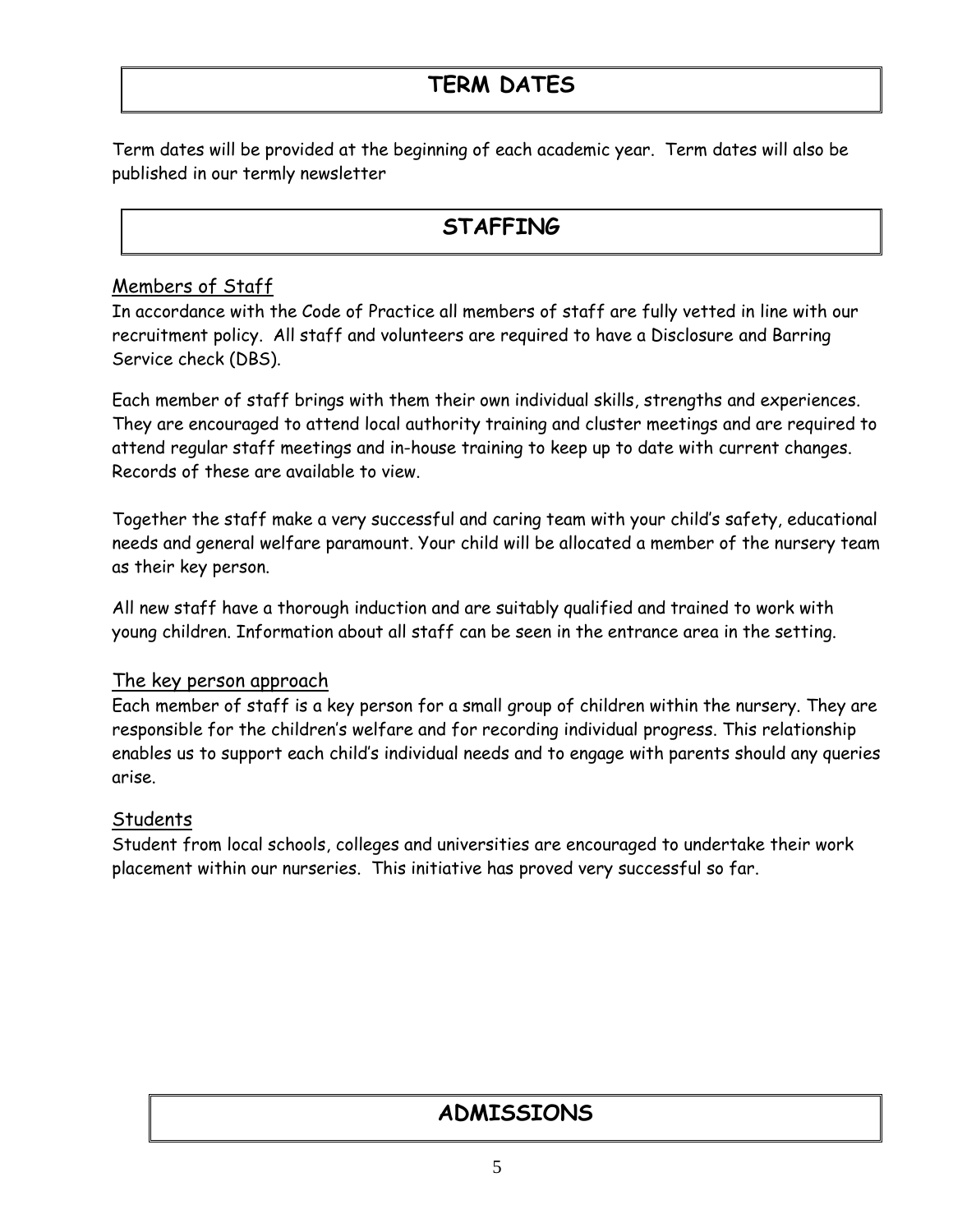It is our intention to make Penguins Nurseries genuinely accessible to children and families from all sections of the local community.

### **In order to accomplish this, we will:**

- ➢ Admit children from the age of 2 years for a minimum of 3 sessions per week, and for minimum of 4 sessions per week for their preschool year.
- ➢ Operate an Equal Opportunities Policy, and welcome any child with additional needs, considering any cases presented to us on an individual basis.
- ➢ Require parents/carers to fill in Admission forms, medical forms and Consent forms prior to children starting at Poulton Penguins and to provide emergency contact details. A welcome meeting will be arranged prior to your child starting at Poulton Penguins.
- ➢ Make every effort to accommodate parents preferred days, session times and number of sessions required. This will be subject to demand and will be at the discretion of the Management. Parents/carers will be notified if there are any changes to the sessions. If families have recently moved into the area every effort will be made to accommodate their child.
- ➢ Stagger start dates for new starters.
- $\triangleright$  Fees must be paid in full at the beginning of each half term and failure to do so may result in a child losing his/her place. Anyone with difficulty in paying fees can contact the Supervisor or Management in strict confidence on receipt of their invoice.
- $\triangleright$  Should you reduce the number of sessions your child is attending, or leave the nursery, then one half terms notice is required either in writing, or by paying one half terms fees in lieu of written notice.
- $\triangleright$  If any person, other than those previously authorised by you is to collect the child, then staff must be informed, preferably in writing. All adults collecting children must know the PASSWORD and be over the age of 18.
- $\triangleright$  Ensure that the Supervisor is available to discuss the policies of Poulton Penguins.

### **ADMISSIONS PROCEDURE**

As far as possible we strive to allocate places as they are requested, and the process begins with parents/carers submitting a registration form together with a non-refundable registration fee of £25.00 unless only using hours funded by the government in which case there is no fee (Cheques payable to 'Penguins Nurseries Ltd'). Once this has been received, your child will be placed on the waiting list, and you will receive written confirmation. An offer letter will be sent approximately 6 weeks before your child is due to start, notifying you of the sessions allocated and inviting you to an introductory meeting to enable you to meet the staff and complete all the necessary paperwork.

Should you have any general queries regarding admissions please don't hesitate to contact us.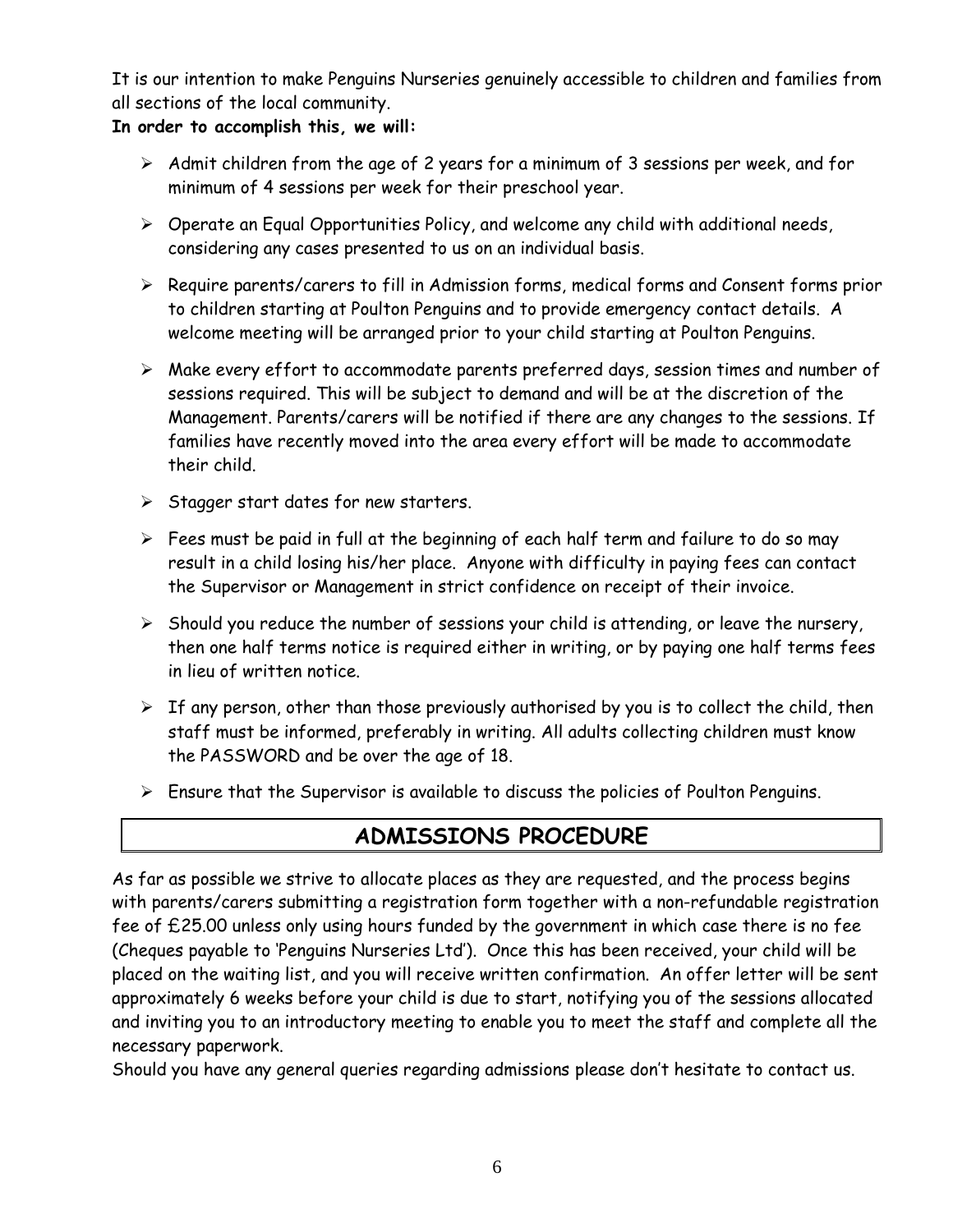# **AIMS AND OBJECTIVES**

### It is our intention to:

- Offer young children a welcoming, stimulating safe environment to support their healthy development.
- Support children's learning by providing opportunities & experiences for them to explore, be active, be creative critical thinkers both indoors & outside.
- Foster and maintain good relationships with parents and carers.
- Help to prepare and ease the transition of children into the final part of the Early Years Foundation stage at Infant School.
- Be aware of and take account of any special physical, educational or cultural needs the children may have.
- Offer equal opportunities for every child by following each child's unique needs & interests.
- Help young children to communicate confidently with adults and their peers.
- Encourage children to become aware of others by learning to share.
- Encourage children to progress towards the Early Learning Goals as part of the Early Years Foundation Stage (EYFS).
- Promote the Rights of the Child and British Values through the Early Years Foundation Stage.
- Provide an environment where children are encouraged to experiment, investigate, take risks, make mistakes and have fun!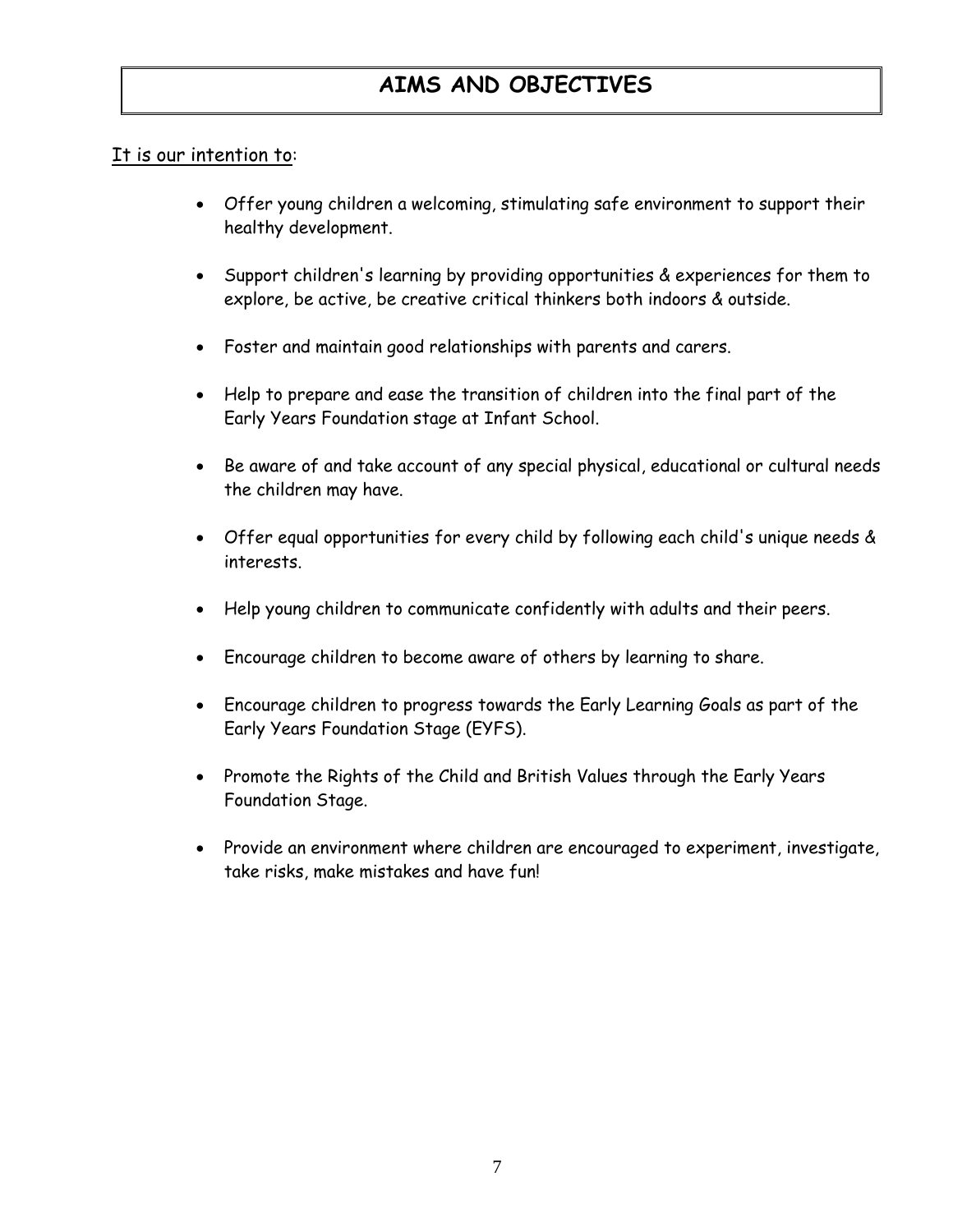# **CHILDREN'S DEVELOPMENT AND LEARNING**

# **The Early Years Foundation Stage**

Every child deserves the best possible start in life and the support that enables them to fulfil their potential. Children develop quickly in the early years and a child's experiences between birth and age five have a major impact on their future life chances. A secure, safe and happy childhood is important in its own right. Good parenting and high-quality early learning together provide the foundation children need to make the most of their abilities and talents as they grow up.

The Early Years Foundation Stage (EYFS) sets the standards that all early years' providers must meet to ensure that children learn and develop well and are kept healthy and safe. It promotes teaching and learning to ensure children's 'school readiness' and gives children the broad range of knowledge and skills that provide the right foundation for good future progress through school and life. (Statutory Framework for the Early Years Foundation Stage – Published March 2021, effective September 21).

### **How will your child learn in Penguins?**

In Penguins your child will be learning skills, acquiring knowledge and demonstrating their understanding through 7 areas of learning and development. All areas of learning and development are important and are inter-connected.

There are three **Prime** areas which are particularly crucial for igniting children's curiosity and enthusiasm for learning, and for building their capacity to learn, from relationships and thrive.

### **They are:-**

### **Communication and Language**

The development of children's spoken language underpins all seven areas of learning and development. Children's back-and-forth interactions from an early age form the foundations for language and cognitive development. The number and quality of the conversations they have with adults and peers throughout the day in a language-rich environment is crucial. By commenting on what children are interested in or doing, and echoing back what they say with new vocabulary added, practitioners will build children's language effectively. Reading frequently to children, and engaging them actively in stories, non-fiction, rhymes and poems, and then providing them with extensive opportunities to use and embed new words in a range of contexts, will give children the opportunity to thrive. Through conversation, story-telling and role play, where children share their ideas with support and modelling from their teacher, and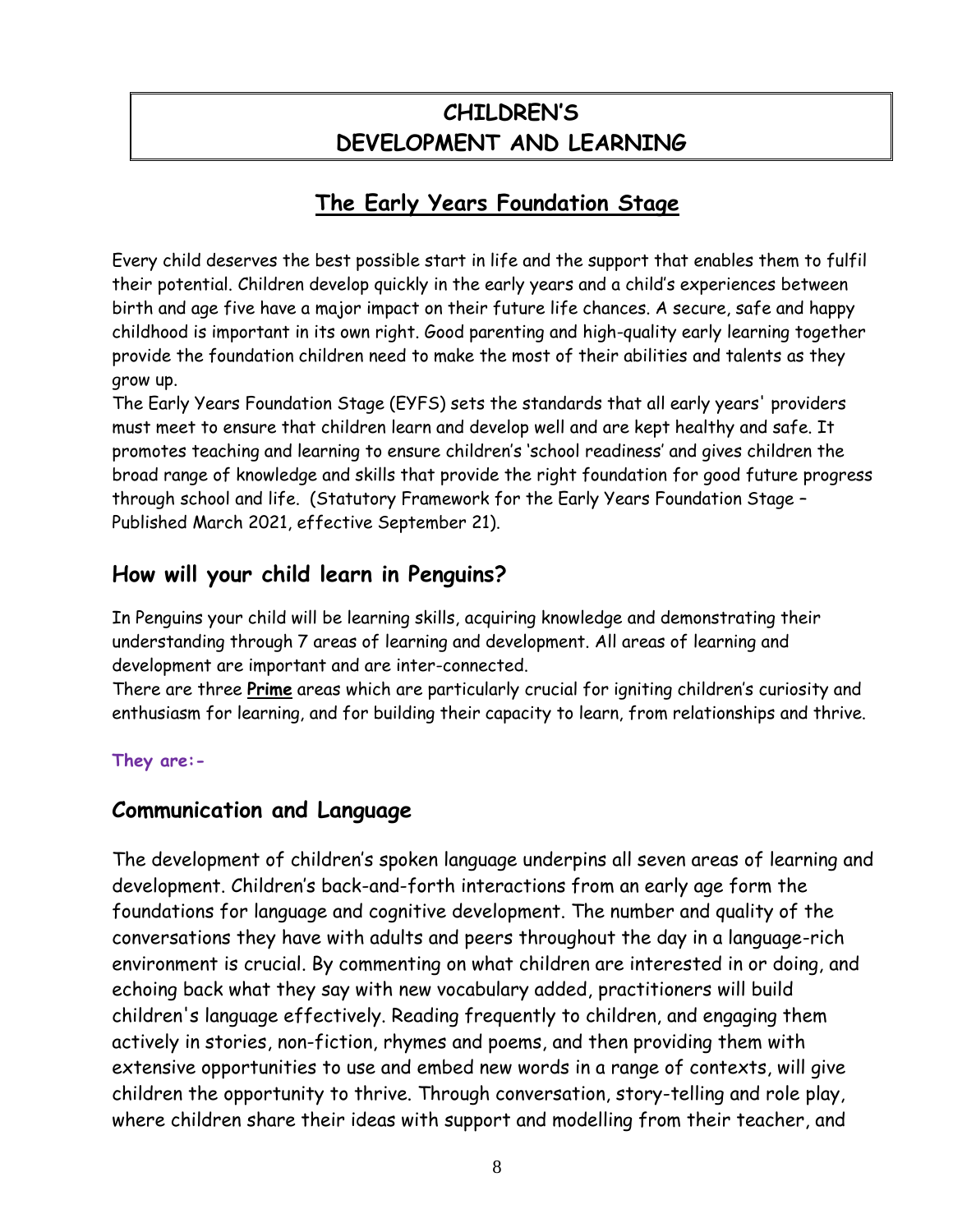sensitive questioning that invites them to elaborate, children become comfortable using a rich range of vocabulary and language structures.

### **Our programme supports children to develop:**

- conversational skills with one other person, in small groups and in large groups to talk with and listen to others;
- **•** their vocabulary by learning the meaning of and being able to use new words;
- their ability to use words to describe their experiences;
- **·** their ability to listen to, and talk about, stories;
- knowledge of how to handle books and that they can be a source of stories and information;

### **How can you help at home?**

- Talk and listen to your child and show an interest in what they are doing.
- Encourage your child to listen to you and other people.
- Use body language((non-verbal communication)to support what you are saying.
- Join in with their play.

### **Personal, Social and Emotional Development**

Children's personal, social and emotional development (PSED) is crucial for children to lead healthy and happy lives, and is fundamental to their cognitive development. Underpinning their personal development are the important attachments that shape their social world. Strong, warm and supportive relationships with adults enable children to learn how to understand their own feelings and those of others. Children should be supported to manage emotions, develop a positive sense of self, set themselves simple goals, have confidence in their own abilities, to persist and wait for what they want and direct attention as necessary. Through adult modelling and guidance, they will learn how to look after their bodies, including healthy eating, and manage personal needs independently. Through supported interaction with other children, they learn how to make good friendships, co-operate and resolve conflicts peaceably. These attributes will provide a secure platform from which children can achieve at school and in later life.

#### **Our programme supports children to develop**

▪ confidence in themselves and their ability to do things, and valuing their own achievements;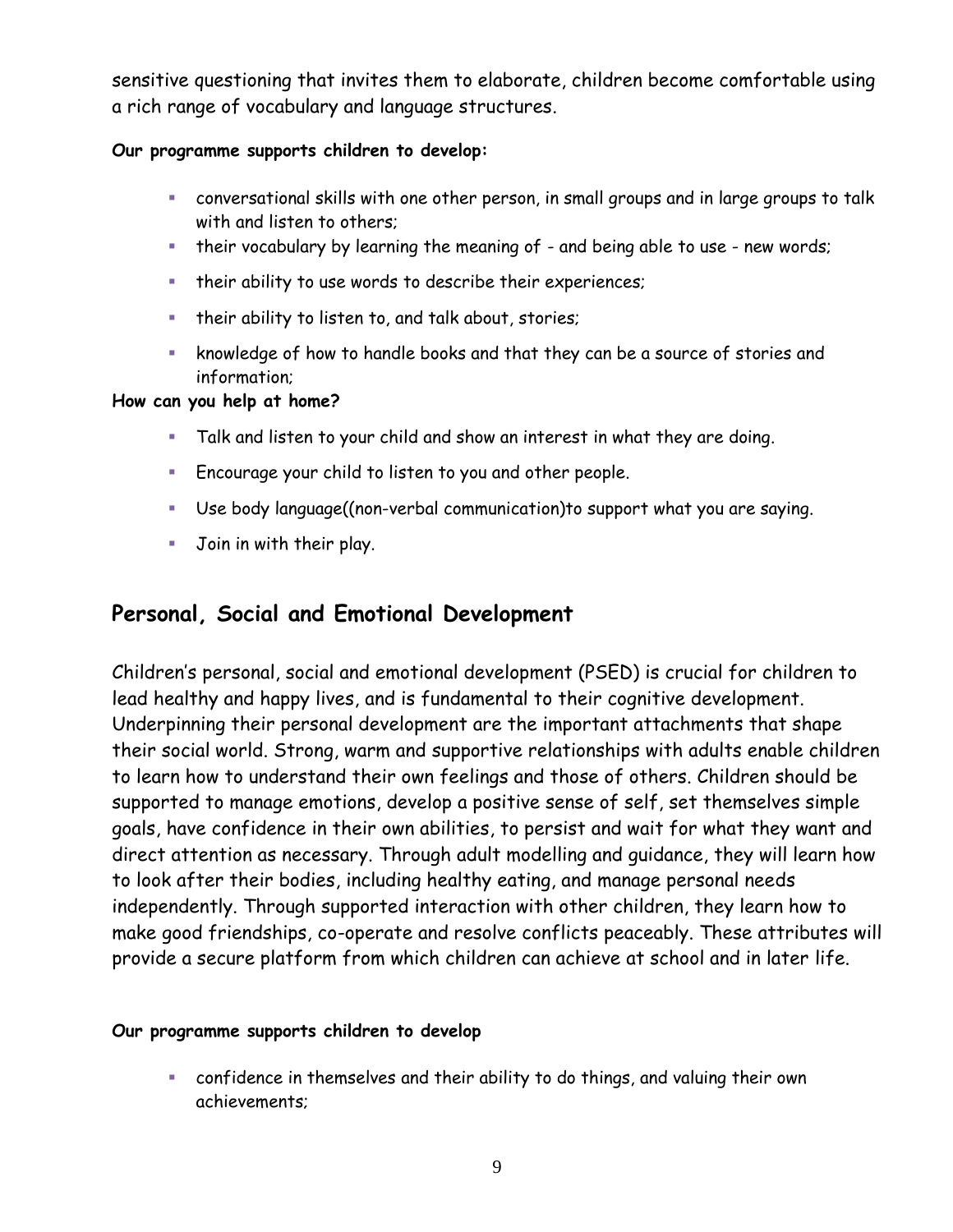- **.** their ability to get on, work and make friendships with other people, both children and adults;
- their awareness of, and being able to keep to, the rules which we all need to help us to look after ourselves, other people and our environment;
- **.** their ability to dress and undress themselves, and look after their personal hygiene needs; and
- their ability to expect to have their ways of doing things respected and to respect other people's ways of doing things.
- positive approaches to learning and finding out about the world around them;

### **How can you help at home?**

- Talk and listen to your child and show an interest in what they are doing.
- Encourage your child to go to the toilet alone, and to wash their hands
- Promote friendships and opportunities for turn-taking.

### **Physical Development**

Physical activity is vital in children's all-round development, enabling them to pursue happy, healthy and active lives. Gross and fine motor experiences develop incrementally throughout early childhood, starting with sensory explorations and the development of a child's strength, co-ordination and positional awareness through tummy time, crawling and play movement with both objects and adults. By creating games and providing opportunities for play both indoors and outdoors, adults can support children to develop their core strength, stability, balance, spatial awareness, co-ordination and agility. Gross motor skills provide the foundation for developing healthy bodies and social and emotional well-being. Fine motor control and precision helps with hand-eye coordination, which is later linked to early literacy. Repeated and varied opportunities to explore and play with small world activities, puzzles, arts and crafts and the practice of using small tools, with feedback and support from adults, allow children to develop proficiency, control and confidence.

### **Our programme supports children to develop:**

- gross and fine motor skills through experiences that will help development throughout early childhood, starting with sensory explorations and the development of a child's strength, co-ordination and positional awareness.
- proficiency, control and confidence by being provided with repeated and varied opportunities to explore and play with small world activities, puzzles, arts and crafts and the practise of using small tools.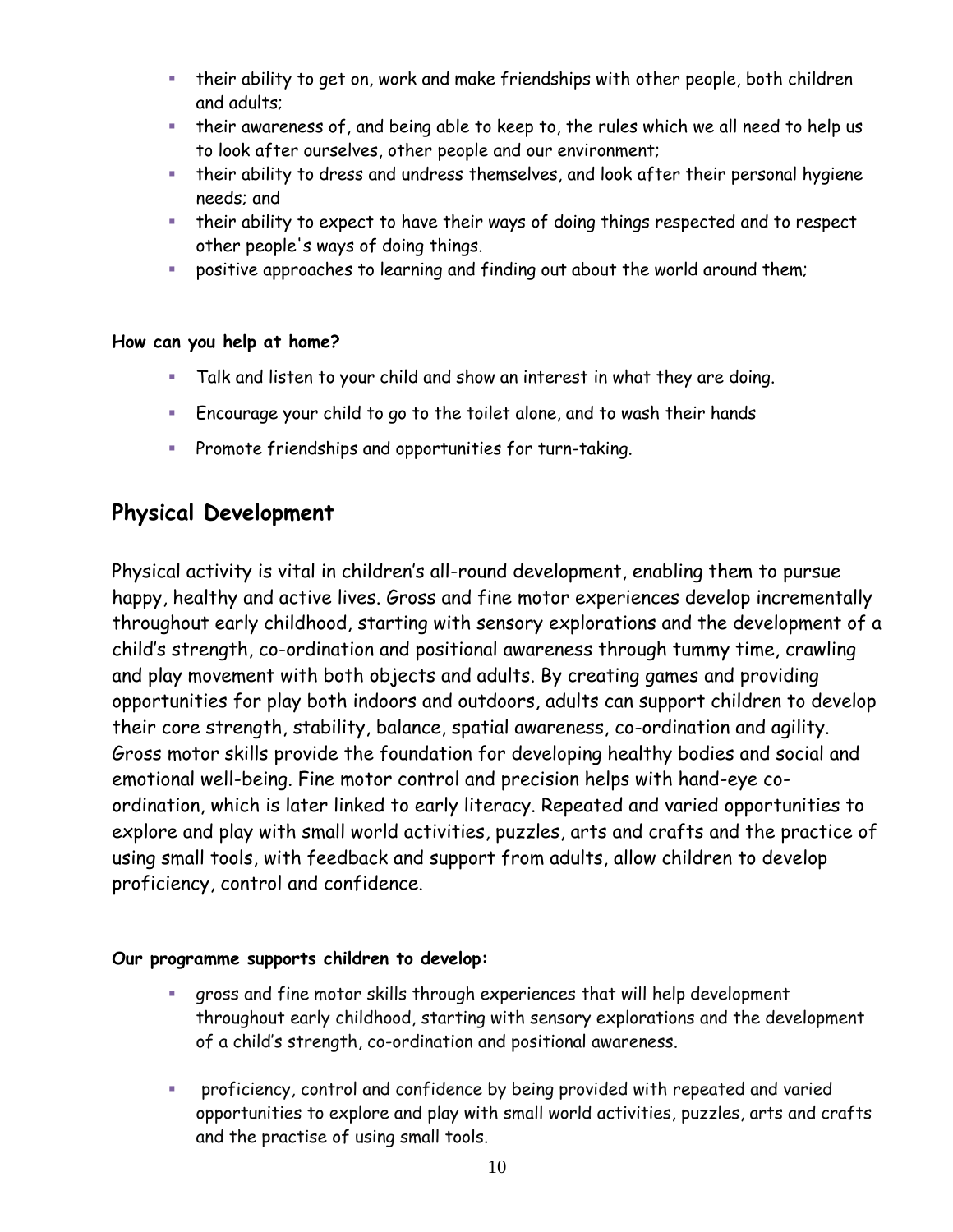- their core strength, stability, balance, spatial awareness, co-ordination and agility through providing opportunities for play both indoors and outdoors, with adult support.
- **.** their understanding about the importance of, and how to look after, their bodies.

#### **How can you help at home?**

- Provide opportunities for tummy time, crawling and play movement with objects and adults.
- provide opportunities and encourage your child to climb and balance.
- Involve children in preparing food and make healthy choices.

The other four areas are known as the specific areas, through which the prime areas are strengthened and applied. The **Specific** areas are: -

### **Literacy**

It is crucial for children to develop a life-long love of reading. Reading consists of two dimensions: language comprehension and word reading. Language comprehension (necessary for both reading and writing) starts from birth. It only develops when adults talk with children about the world around them and the books (stories and non-fiction) they read with them, and enjoy rhymes, poems and songs together. Skilled word reading, taught later, involves both the speedy working out of the pronunciation of unfamiliar printed words (decoding) and the speedy recognition of familiar printed words. Writing involves transcription (spelling and handwriting) and composition (articulating ideas and structuring them in speech, before writing).

#### **Our programme supports children to develop:**

### **Reading and vocabulary**

- a love of books by helping them understand that pleasure, fun and joy are associated with books. We also create opportunities for them to hear a wide range of songs, poems and stories to help them to develop their phonological awareness.
- **EXT** an understanding of words through a range of activities and by connecting new words to meaningful events.
- **EXED** an interest in the environment encouraging them to notice signs, symbols, notices, numbers, rhymes, books, pictures, songs, and poetry.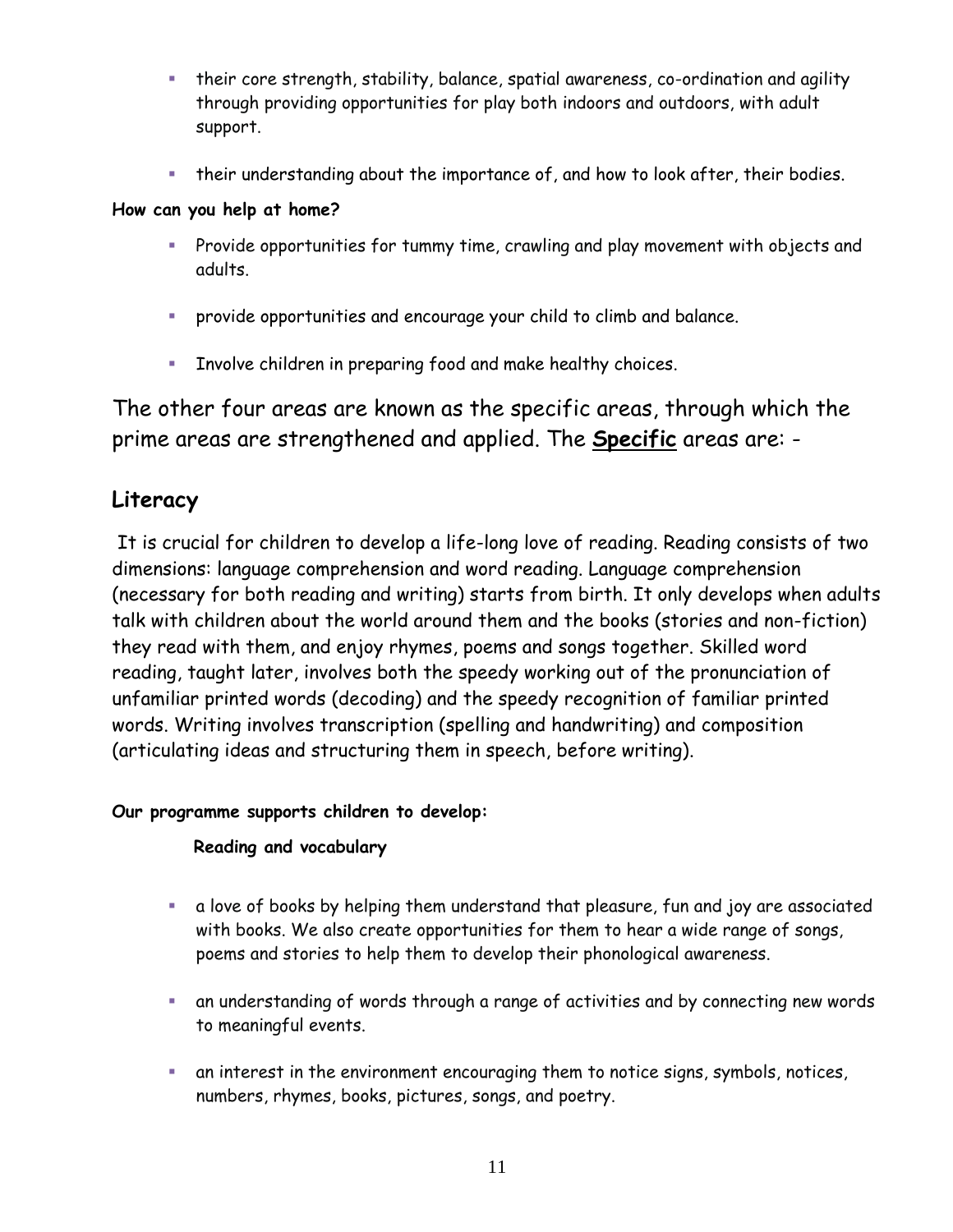▪ opportunities for them to 'hear' sounds on walks and hear or make sounds themselves.

### **PRE - Writing**

- fun and fascination with shapes, marks, letters and numbers. For example, hide letters and shapes in foamy water. Share books, repeating words, phrases and rhymes. Play finger games like 'Incy Wincy Spider'. Concentrate on activities that could lead to writing, like making marks with large toys, or with fingers in wet sand.
- physical strength and control in the core, upper body, hands and fingers. We do this through finger rhymes and providing lots of fun, play activities. Starting with large scale tools, e.g., using brushes on walls outside, before they move on to using chunky crayons or pencils. To develop finger strength in preparation for writing, providing activities like manipulating dough, completing puzzles or threading blocks onto a rope.
- fine motor skills to grasp, hold, and strengthen fingers and thumbs we introduce activities such as scrunching paper and using pick-up tools and big tweezers to pick up plastic shapes.
- core strength and 'muscle isolation', a crucial first step towards writing. Activities like reaching across the body to put on socks and shoes help children to use their right, or left, body side without the other side moving at the same time. We also encourage activities like climbing, throwing and catching.

#### **How can you help at home?**

- Foster a love of books. They may just look at a favourite page or picture. When reading to young children, help them 'read the picture back' by letting them grab the book or point to the picture. Encourage them to ask and answer questions. Through the regular sharing of books, the children will become more interested in books, and be able to explain what they are about. You should help them guess what happens next. Make the text come alive by using voices, exaggerated facial expressions and body movements to tell the story.
- Sing songs and rhymes. They may ask for the same ones over and over.
- Draw your child's attention to signs and symbols in the environment, for example, the bus stop and supermarket signs.
- Provide a range of mark-making tools, such as chalks indoors and out, paint brushes and water indoors and out.
- Role model writing for a purpose with shopping lists and by leaving messages.
- Play rhyme games and I Spy.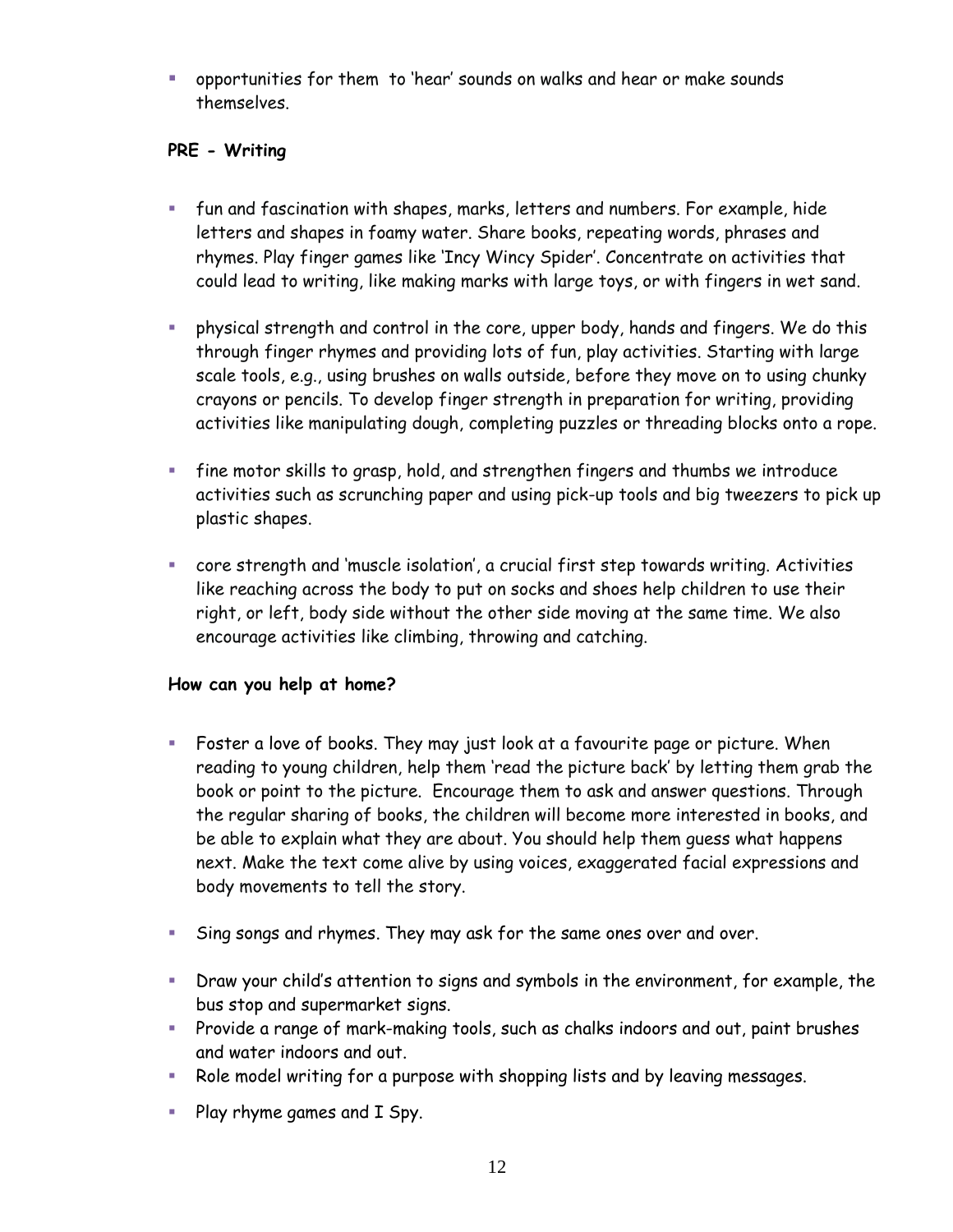N.B. Writing is an important lifelong skill. Children need to learn to write so they can communicate and express themselves. Formal writing taught later in reception, involves transcription (spelling and handwriting) and composition (articulating ideas and structuring them in speech, before writing). Formal writing before reception is not necessary, so we provide lots of meaningful opportunities for children to learn about the written word and to support them to understand that symbols carry meaning.

### **Mathematics**

Developing a strong grounding in number is essential so that all children develop the necessary building blocks to excel mathematically. Children should be able to count confidently, develop a deep understanding of the numbers to 10, the relationships between them and the patterns within those numbers. By providing frequent and varied opportunities to build and apply this understanding - such as using manipulatives, including small pebbles and tens frames for organising counting - children will develop a secure base of knowledge and vocabulary from which mastery of mathematics is built. In addition, it is important that the curriculum includes rich opportunities for children to develop their spatial reasoning skills across all areas of mathematics including shape, space and measures. It is important that children develop positive attitudes and interests in mathematics, look for patterns and relationships, spot connections, 'have a go', talk to adults and peers about what they notice and not be afraid to make mistakes.

### **Our programme supports children to develop:**

- a love of all things mathematical through providing fun activities.
- **•** their understanding of counting and shapes by playing finger rhymes.
- **•** problem solving skills throughout the day.
- their understanding of the 3-dimensional world with physical activities, such as squeezing themselves into different types of spaces, like dens and using spatial words like 'inside, 'up', 'down' and 'below'.
- **•** their understanding of shapes and how their properties suit the purpose by providing range of resources such as, building blocks, interlocking shapes, shape puzzles and shape-sorters.
- a knowledge of mathematics through comparisons between objects relating to size, length, weight and capacity.
- understanding and ideas about how many, how much, how far and how big;
- understanding and ideas about patterns;
- **EXTM** understanding that numbers help us to answer questions about how many, how much, how far and how big;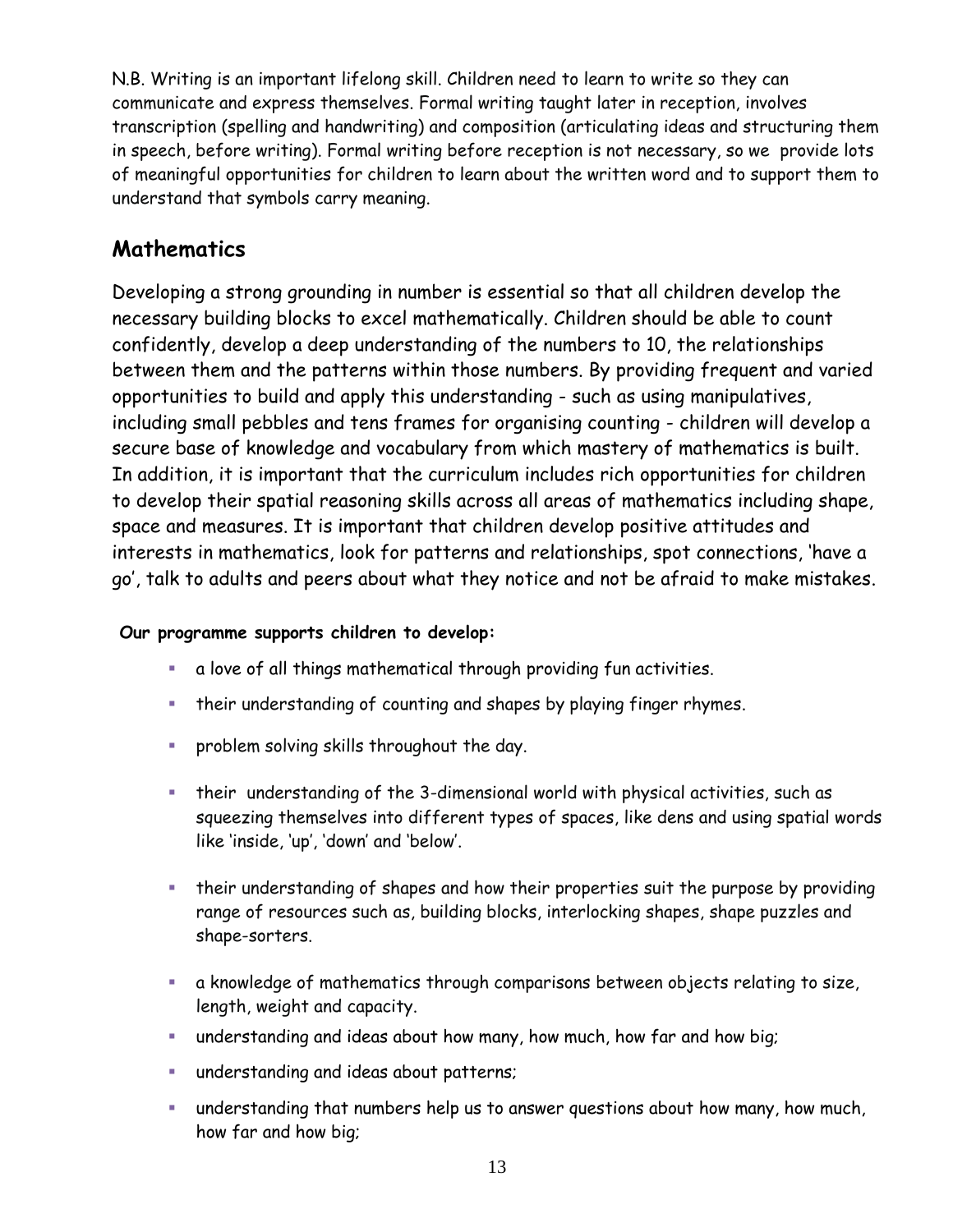- understanding and ideas about how to use counting to find out how many; and
- early ideas about the result of adding more or taking away from the amount we already have.

#### **How can you help at home?**

- Encourage sorting pairs of socks, colour groups etc .
- Help your child to recognise shapes in everyday life .
- Use simple mathematical language such as 'bigger than', 'more than' etc.
- Take every opportunity to encourage children to count e.g. stairs, cups, fruit etc
- You should make the most of the opportunities for maths in all that the children do. This means taking advantage of opportunities to use numbers where they naturally arise. Numbers can be found in most situations: indoors, outdoors and in the community, like on bus stops or street numbers.
- Encourage children to use numbers in many contexts. Times of the day for example.

### **Understanding the World**

Understanding the world involves guiding children to make sense of their physical world and their community. The frequency and range of children's personal experiences increases their knowledge and sense of the world around them – from visiting parks, libraries and museums to meeting important members of society such as police officers, nurses and firefighters. In addition, listening to a broad selection of stories, nonfiction, rhymes and poems will foster their understanding of our culturally, socially, technologically and ecologically diverse world well as building important knowledge, this extends their familiarity with words that support understanding across domains. Enriching and widening children's vocabulary will support later reading comprehension.

#### **Our programme supports children to develop:**

- knowledge about the natural world and how it works;
- **.** their ability to use and choose, the right tool for a task;
- an understanding of technology , how to use it and find out what it can help us to do;
- their skills on how to put together ideas about past and present and the links between them;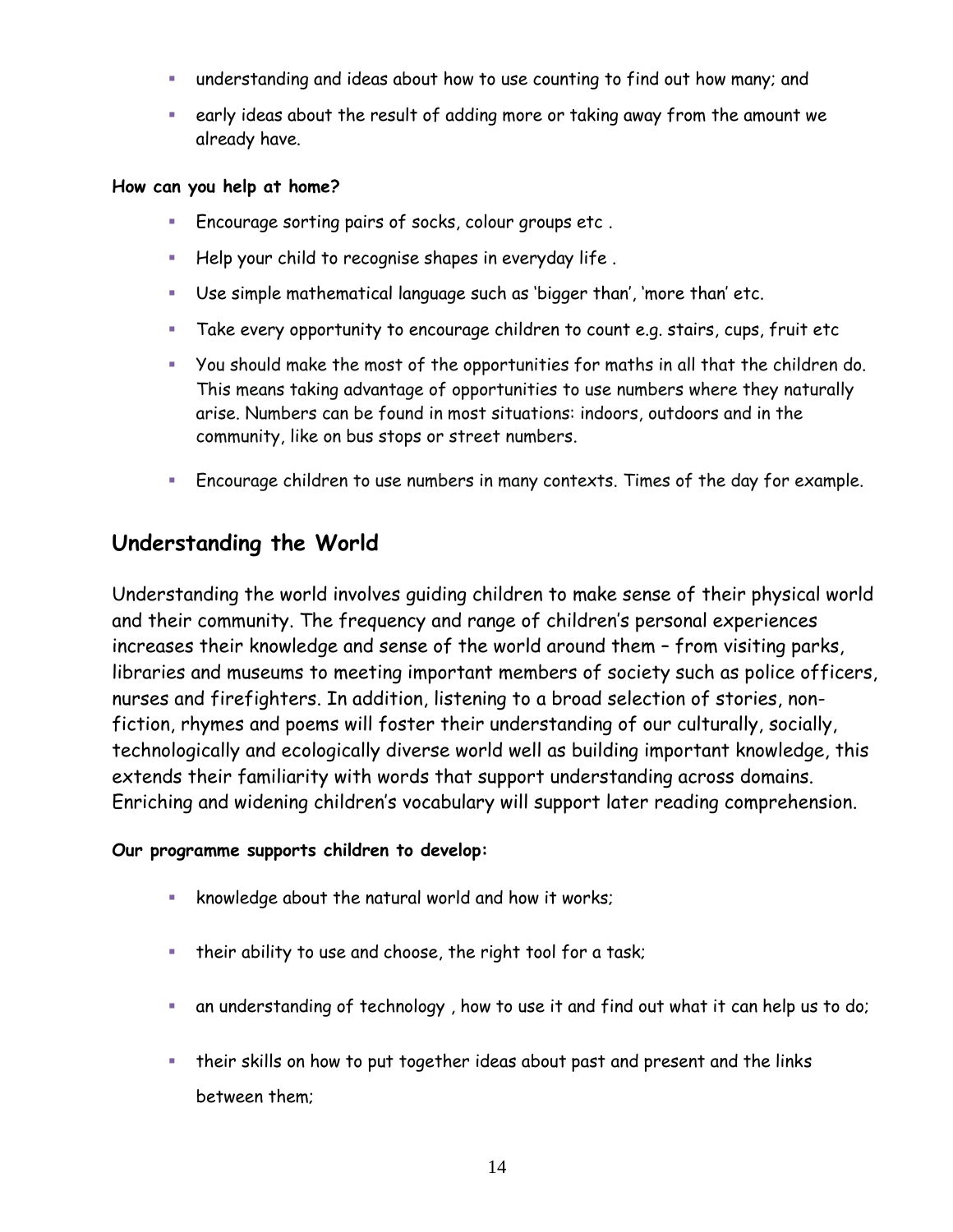**E** their learning about their locality/wider community and its special features; and their learning about their own and other cultures.

#### **How can you help at home?**

- Plan and do activities together.
- Talk and listen to your child and show an interest in what they are doing.
- **E** Answer their questions as fully as you can.
- **EXECUTE:** Introduce new vocabulary.
- Plan and go on visits to museums, parks, libraries etc.

### **Expressive Arts and Design**

The development of children's artistic and cultural awareness supports their imagination and creativity. It is important that children have regular opportunities to engage with the arts, enabling them to explore and play with a wide range of media and materials. The quality and variety of what children see, hear and participate in is crucial for developing their understanding, self-expression, vocabulary and ability to communicate through the arts. The frequency, repetition and depth of their experiences are fundamental to their progress in interpreting and appreciating what they hear, respond to and observe.

### **Our programme supports children to develop:**

- the use of paint, materials, music, dance, words, stories and role-play to support children to express their ideas and feelings; and
- children's interest in paint, materials, music, dance, words, stories and role-play to express ideas and feelings.

### **How can you help at home?**

- encourage your child to use a wide range of writing materials e.g. crayons, chalks etc.
- **E** always show an interest in what they are doing. Listen and understand what children want to create before offering suggestions.
- Provide opportunities and resources for children to be imaginative.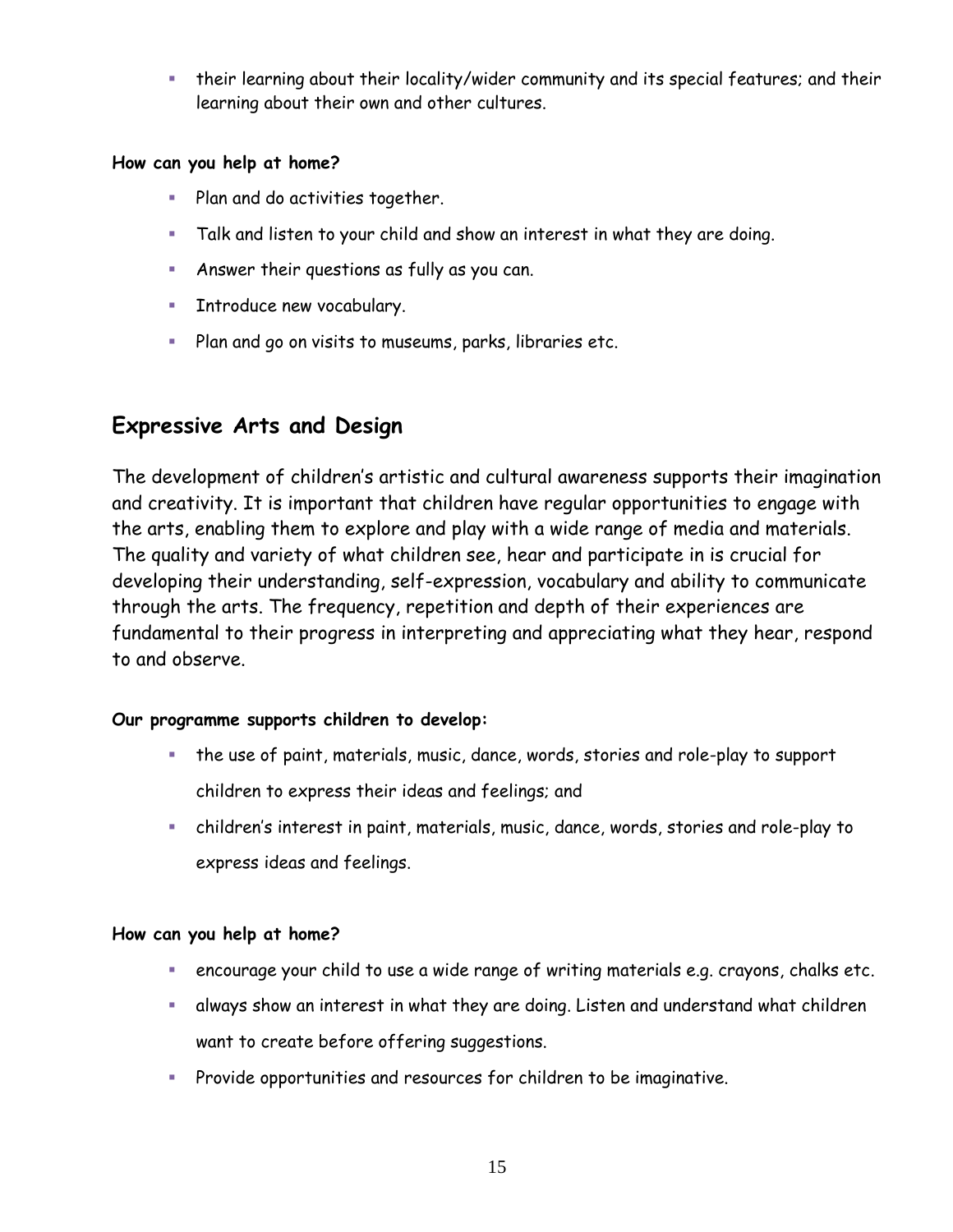# **These areas of learning are all interconnected so any activity you do will support your child in all areas of learning.**

At all times the children's individual needs, interests and stage of development will be considered in order to plan a challenging and enjoyable experience in all the areas of learning and development. Please look at out for e mails our notice boards for more information about the activities we are doing in Penguins to support their learning and development.

In planning and guiding children's activities, we will continually reflect on the different ways that children learn and use the following **characteristics of effective teaching and learning** to support this:-

**playing and exploring** - children investigate and experience things, and 'have a go';

**active learning** - children concentrate and keep on trying if they encounter difficulties, and

enjoy achievements; and

**creating and thinking critically** - children have and develop their own ideas, make links between ideas, and develop strategies for doing things.

**For more information on the EYFS please Google EYFS 2021 and you will find a range of information you can access** [www.foundationyears.org.uk.](http://www.foundationyears.org.uk/)

### **Our approach to learning and development and assessment**

#### **Learning through play**

Play helps young children to learn and develop through doing and talking, which research has shown is the means by which young children learn to think. In Penguins Nurseries we organise our day to ensure that each child is encouraged to take part in a variety of child-chosen and adult led activities, both indoors and out. These take account children's changing energy levels throughout the day and we cater of each child's individual need for rest and quiet activities during the day.

#### **Assessment**

We assess how young children are learning and developing by observing them frequently. We use information that we gain from observations, conversations with children as well as from photographs or videos of the children, to document their progress and where this may be leading them. All this information is recorded in their personal learning journey. We believe that parents/carers know their children best and we ask you to contribute to assessment by sharing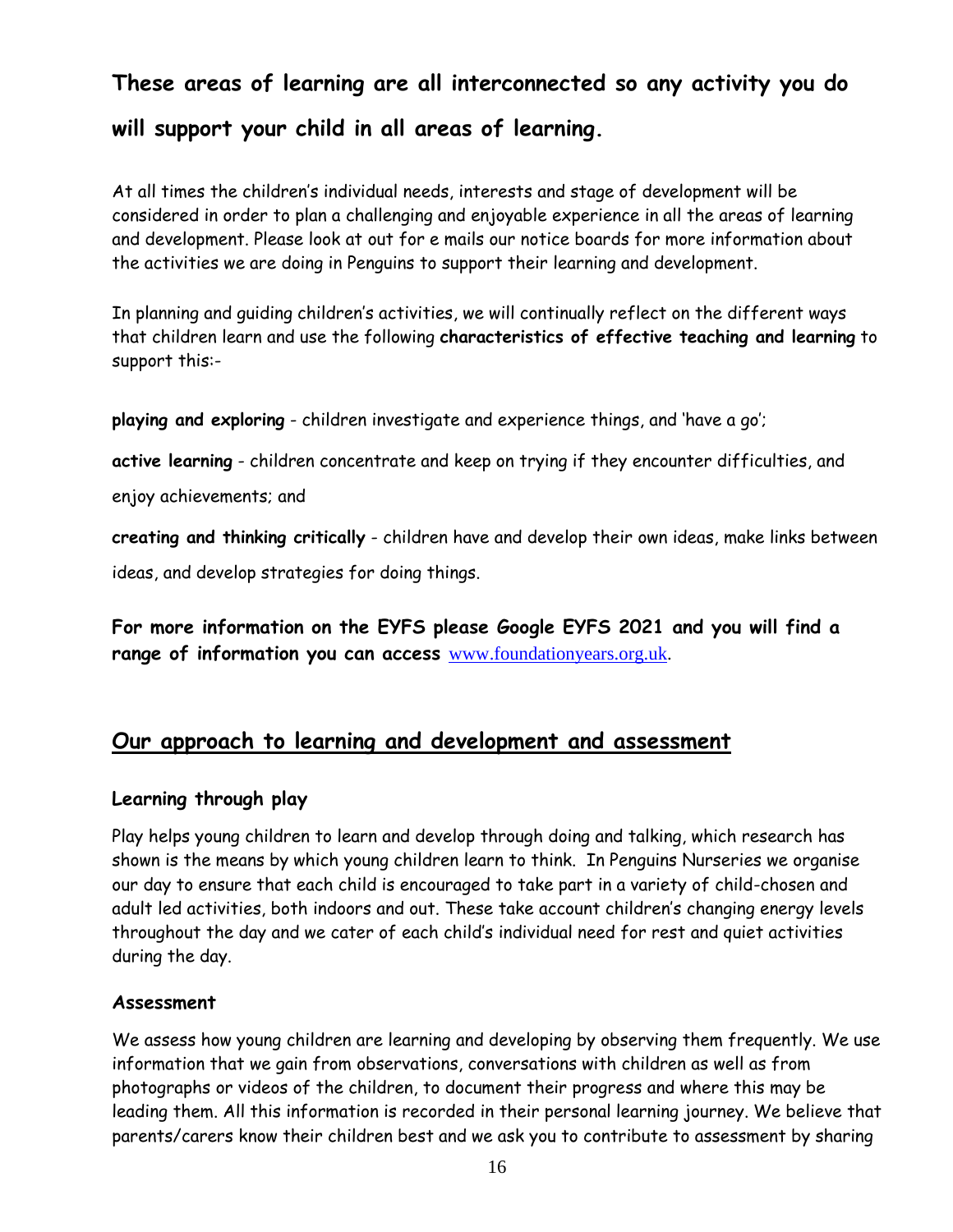information about what your children like to do at home and how you are supporting development.

Under the EYFS the setting where a child spends most of their time is required to complete a progress check. If Penguins is the setting where your child spends most of his/her time, at some point after your child turns 2, the key person working with your child will give you a written summary of how your he/she is progressing against the 3 prime areas of learning:

- Personal, Social and Emotional Development, and
- Communication and Language;
- Physical development.

### **This is called the progress check at age 2/integrated Review:**

This check will highlight areas where your child is progressing well and anywhere they might need some extra help or support – and how mums and dads and other family members or carers can work with the key person to help. At Penguins we carry out the progress check with parents/carers and a health practitioner so we can gather as much information as possible. This is known as integrated working and will allow health and education professionals to identify strengths as well as any developmental delay and any particular support from which they think the child/family might benefit. We will always ask for consent of parents and/or carers to share information directly with other relevant professionals.

# **ACHIEVING POSITIVE BEHAVIOUR**

In Penguins we believe that children flourish best when their personal, social and emotional needs are met and where there are clear and developmentally appropriate expectations for their behaviour.

Children need to learn to consider the views and feelings, needs and rights, of others and the impact that their behaviour has on people, places and objects. This is a developmental task that requires support, encouragement, teaching and setting the correct example. The principles that underpin how we achieve positive and considerate behaviour exist within the programme for promoting personal, social and emotional development.

### Strategies with children who engage in inconsiderate behaviour

- We require all staff, volunteers and students to use positive strategies for handling any inconsiderate behaviour, by helping children find solutions in ways which are appropriate for the children's ages and stages of development. Such solutions might include, for example, acknowledgement of feelings, explanation as to what was not acceptable and supporting children to gain control of their feelings so that they can learn a more appropriate response.
- We acknowledge considerate behaviour such as kindness and willingness to share.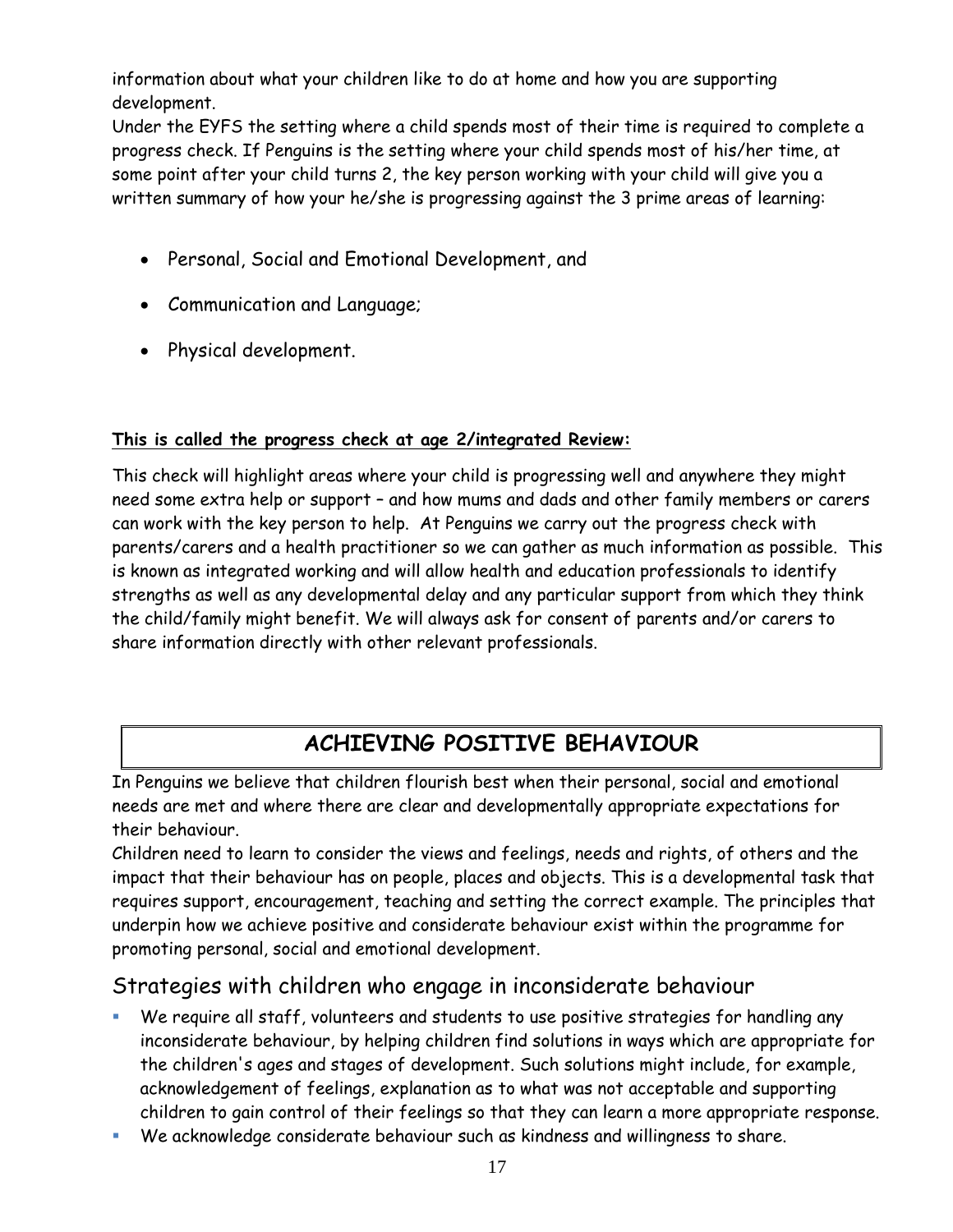- We support each child in developing self-esteem, confidence and feelings of competence.
- We support each child in developing a sense of belonging in our group, so that they feel valued and welcome.
- When children behave in inconsiderate ways, we help them to understand the outcomes of their action and support them in learning how to cope more appropriately.
- We do not use techniques intended to single out and humiliate individual children.
- We use physical restraint, such as holding, only to prevent physical injury to children or adults and/or serious damage to property.
- **EXP** Details of such an event (what happened, what action was taken and by whom, and the names of witnesses) are brought to the attention of our setting leader and are recorded. The child's parent is informed on the same day.
- We do not shout or raise our voices in a threatening way to respond to children's inconsiderate behaviour. Staff are always happy to discuss any of the above; our aim is to provide a partnership with parents/carers.

# **OFSTED INSPECTION**

To comply with Government legislation all registered settings are inspected under the OFSTED procedure. Poulton Penguins Nursery received an 'Outstanding' OFSTED Report in February 2009, in January 2016 and November 2019. Prenton Penguins Nursery latest OFSTED Report was in March 2018.

### **Extracts from the most Ofsted Inspection for Poulton Penguins states that: -,**

- The nursery is a hub of excellence. The passionate leaders are involved in a large range of initiatives ………… this helps children to learn about the wider world and current environmental issues.
- Children's behaviour is exemplary.
- Staff teach children the language of feelings, which helps children to express their emotions.
- Children are extremely well settled and have a clear understanding of what is expected of them because rules are embedded from a very young age. Children are becoming very independent learners.
- Younger children giggle with glee as they take part in their daily 'Poppy time' session.
- Leaders are extremely successful at conveying their vision to the whole staff team. They have devised a carefully constructed curriculum that ensures there are no gaps in the children's development. Children are enthralled to explore and investigate the endless exciting opportunities inside and outdoors.
- Leaders consistently evaluate their practice and provision to ensure the best possible outcomes for children. They read professional literature and access courses to further improve their knowledge. They monitor and coach staff superbly. Consequently, staff are equipped with excellent skills and have a remarkable understanding of how children learn and develop.
- Staff are committed to ensuring that every child receives the very best start. Children's uniqueness is celebrated.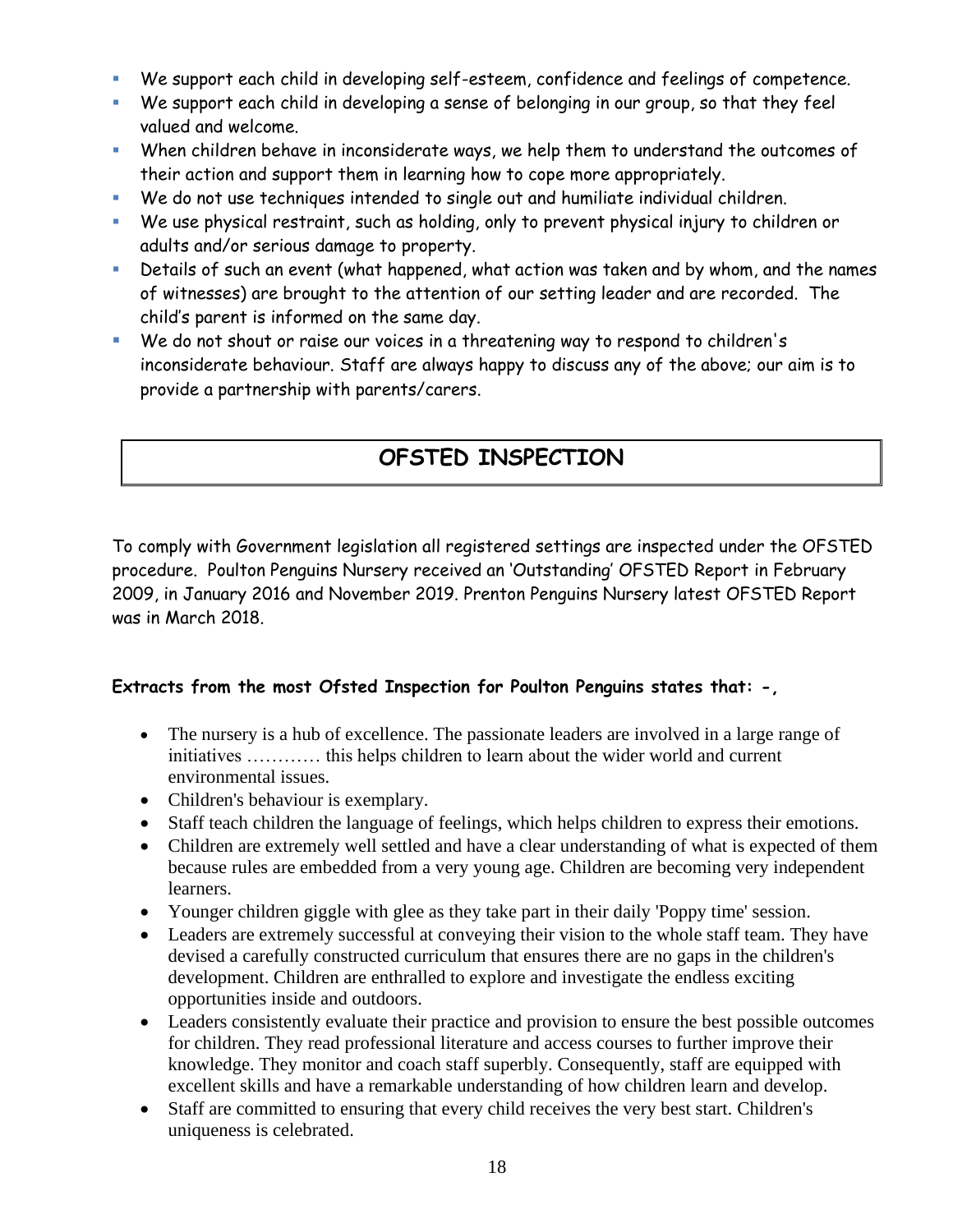- The quality of education is outstanding. Staff monitor children's learning and meticulously assess their progress. They ensure that the opportunities they provide are sharply focused on the individual needs of the children. Children make rapid levels of progress.
- Children flourish in the extensive outdoor environment. They have ample opportunity to be physically active and show good control in both small and large movements
- The nursery's partnership working is worthy of sharing with others.
- Parents praise the staff for providing ideas and activities to carry on learning at home.
- Staff have an excellent understanding of what constitutes a safeguarding concern. They understand the procedures to follow to protect children from harm.
- Risk assessments are completed to minimise any risks to children. Children are supervised well in all areas of the nursery. Consequently, children are protected.

### **Extracts from the most Ofsted Inspection for Prenton Penguins states that: -,**

- The provider demonstrates a strong commitment to achieving the best outcomes for children. The well-qualified managers and practitioners have a good understanding of how children learn. Children make good progress .
- Children arrive at nursery happy and eager to play and explore. They discover a wide range of activities that interests them and helps to promote their learning. Practitioners are cheerful and welcoming. Children demonstrate that they feel secure.
- Partnerships with other professionals are a strength. For example, practitioners share accurate information about children's interests and attainment with other settings. This helps to promote continuity in children's learning when they start school.
- Partnerships with parents help to promote children's well-being and development. Parents feel well informed about children's progress and praise the approachable, caring practitioners. They say that practitioners encourage and help them to continue children's learning at home.
- Practitioners know children well and make effective use of incidental opportunities to extend children's learning.
- Practitioners are positive role models and children learn to respect and be kind to other people. Children follow well-established routines that help to promote their independence and selfesteem really well.
- Children acquire the skills and knowledge that prepare them well to start school.

See [www.ofsted.gov.uk](http://www.ofsted.gov.uk/) for a full copy of the report. Poulton Penguins Nursery Ofsted reference number is EY 313682.

Prenton Penguins Ofsted reference number is EY 497713.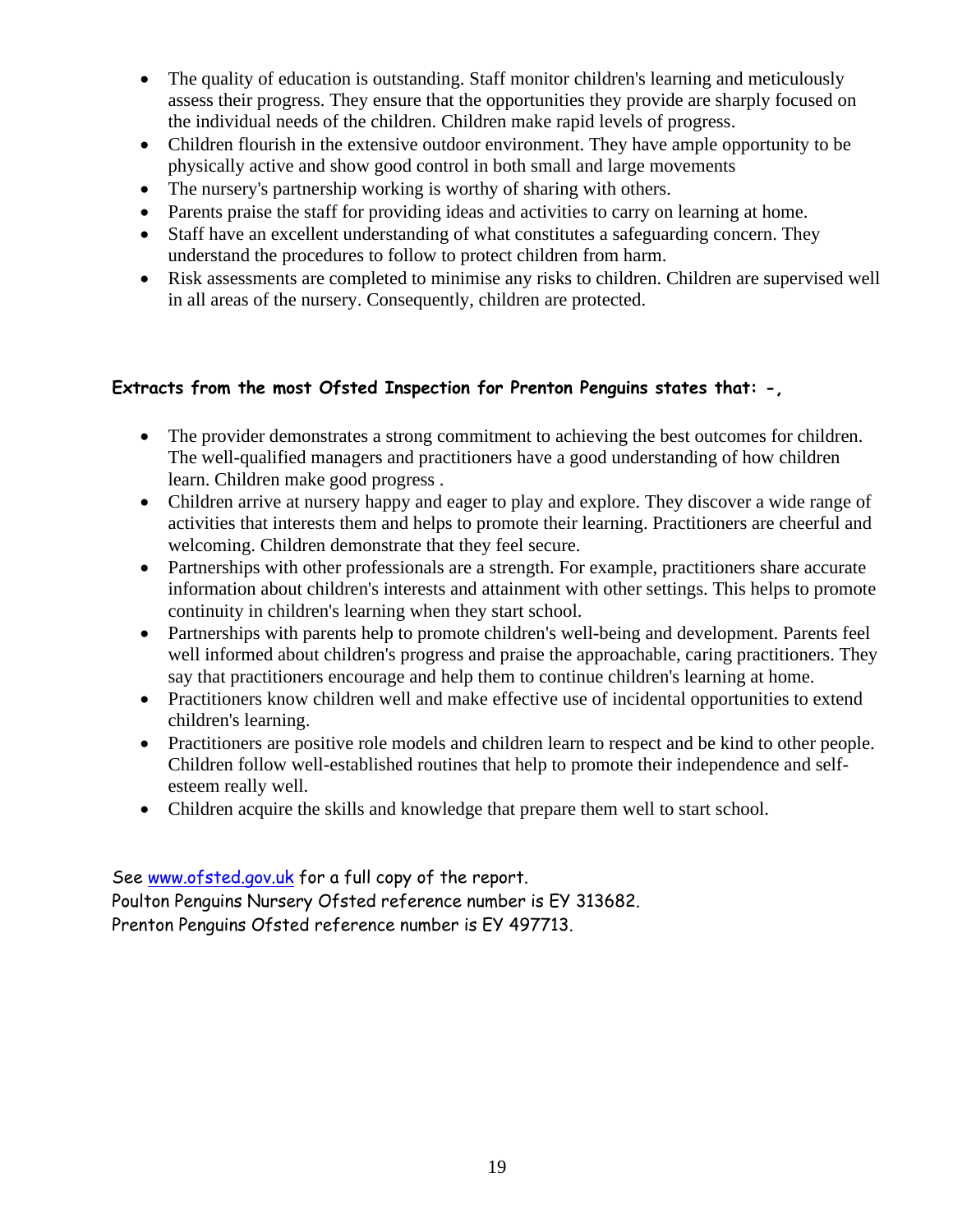# **EQUAL OPPORTUNITIES**

The registered person and staff actively promote equality of opportunity and

anti-discriminatory practice to ensure tall children are included and supported.

Penguins Nurseries acknowledges, promotes and respects diversity in the immediate and wider society and we wish to welcome and include all children from our local community in accordance with the relevant legislation.

We will do this:

- By ensuring positive attitudes in the nursery are encouraged and developed for example rewarding good behaviour.
- By encouraging self-esteem.
- By challenging inappropriate practices and attitudes.

Should any discrimination occur, then the supervisor/manager will be notified immediately and the management contacted in order to take the necessary action to resolve the matter.

#### Anti-Discriminatory Good Practice.

We will promote this by:

- Making children feel valued and good about themselves.
- Ensuring all children are included.
- Enabling children to share their experiences with each other and with staff.
- Displaying a wide range of positive images and objects to reflect non-stereotypical roles, racial, cultural and religious diversity and disability.
- Using resources which reflect diversity such as books, dolls, role play and equipment.
- Providing activities to help children appreciate and value each other's similarities and differences.
- Treating Children with individual and equal concern. For example, finding out about family customs and beliefs, dietary requirements, dress code, hair and skin care and help required with toilet and washing routines.
- Through personal, social and emotional development and understanding of the world.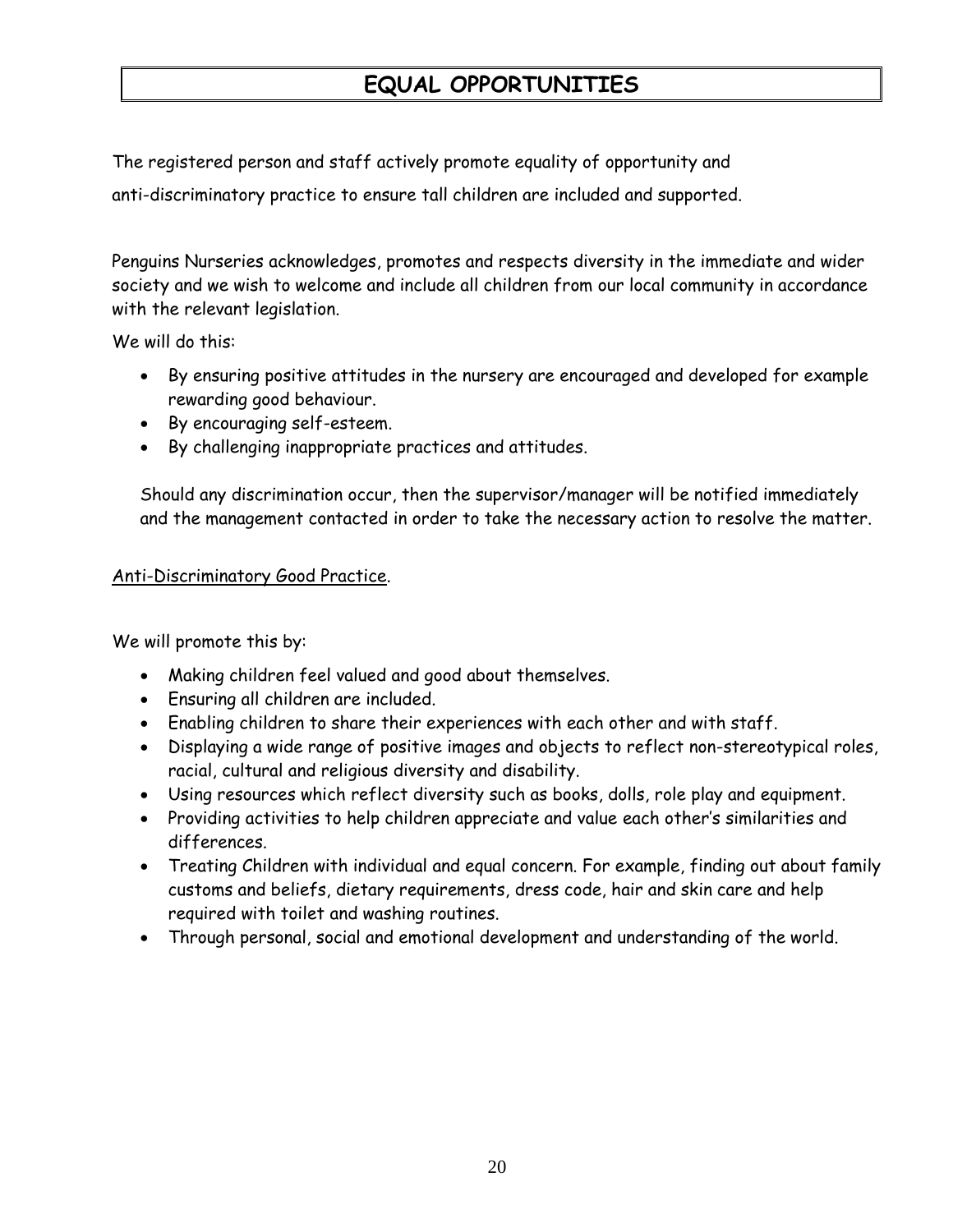# **INFORMATION FROM PARENTS**

We will make time to discuss matters relating to culture, to special educational needs and disabilities (SEND), to children and families for whom English is an additional language (EAL) and for families with religious beliefs. We will record the detail of the matters discussed, taking a sensitive approach and involving other agencies for advice or assistance. We would seek to get the help of an interpreter when required and especially if parents cannot communicate in English.

At Penguins Nurseries we operate a Key Person approach. (See staffing)

# **SPECIAL EDUCATIONAL NEEDS**

### Philosophy

We follow the special educational needs and disability Code of Practice (SEN D) last updated May 2015 - Last updated  $30<sup>th</sup>$  April 2020.

We aim to provide all children with a broad and balanced learning environment that is committed to the integration of children with additional needs. Our vision is to provide a stimulating, learning environment where children are able to reach their potential within a safe, secure, welcoming, caring and fun environment.

We have a designated Special Educational Needs Co-ordinator (SENCO) – Dianne Frodsham.

Our philosophy will be updated as and when required by any changes in legislation.

### **CONFIDENTIALITY**

Any information regarding the children in our care or their families will be treated as strictly confidential. If a parent/carer passes on any information in confidence to the Supervisor/Manager or senior member of staff, then this will not be passed on to other members of staff without permission.

Parents will have access to any records kept of their own child, but will not have access to information regarding any other child.

For a full copy of our Confidentiality Policy contact the setting.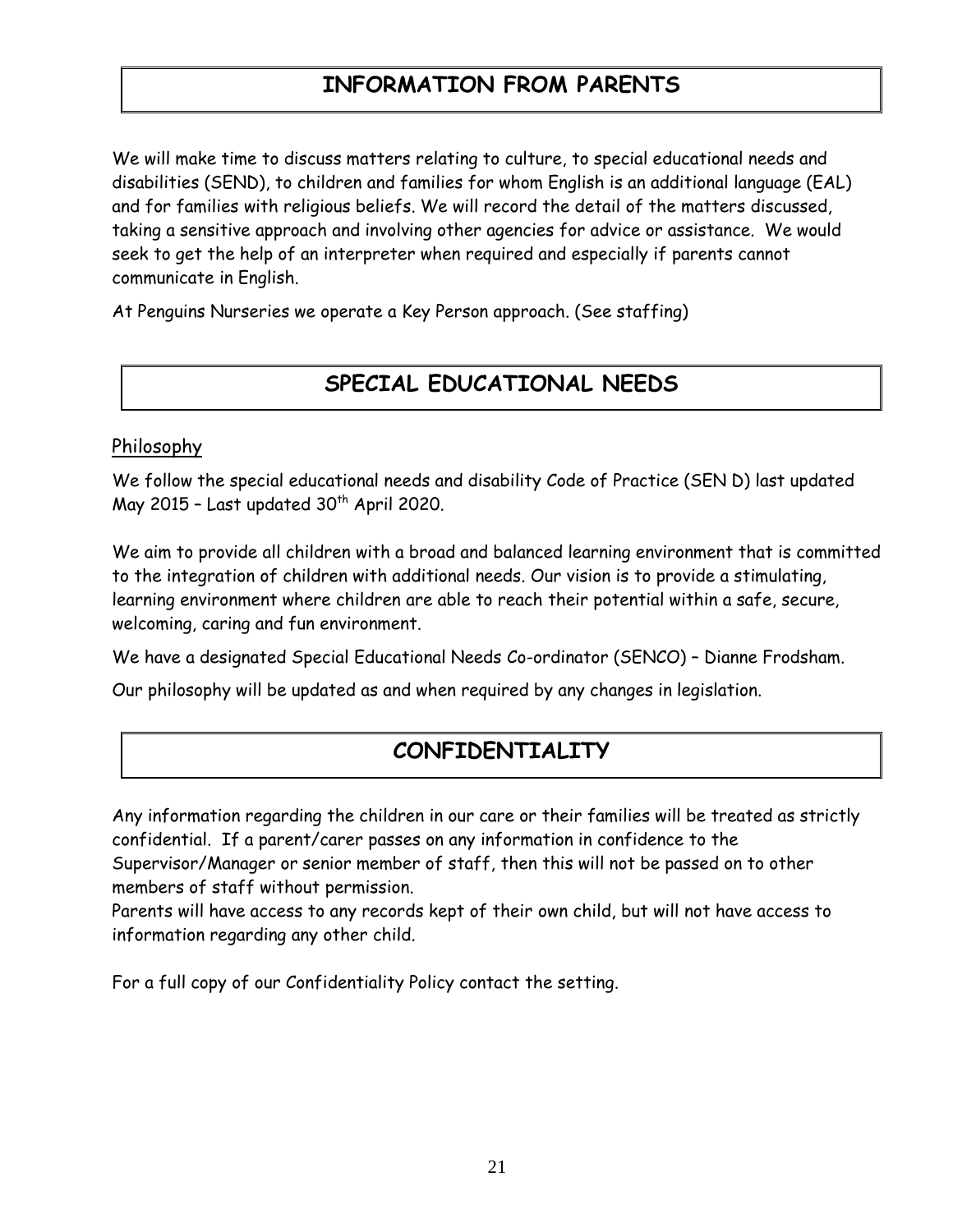# **HEALTH AND SAFETY**

### **Penguins Nurseries promotes a high standard of health and safety which include the following:**

- $\triangleright$  A safe and clean environment.
- $\triangleright$  Supervision of children by qualified members of staff.
- ➢ Staff who hold a First Aid Certificate.
- $\triangleright$  A first aid box kept in accordance with health and safety requirements.
- $\triangleright$  Regular fire drills.
- $\triangleright$  The regular checking of equipment especially electrical items. Any damaged items are repaired or discarded.
- ➢ Security of a lockable exterior door.
- $\triangleright$  Children will only be entrusted into the care of their usual parent/carer unless authorisation to the contrary is given to staff in advance. All adults collecting children must know the PASSWORD.
- $\triangleright$  Any child who is taken ill during a session will be looked after until the parent/carer can be contacted and arrangements made for their departure home.
- $\triangleright$  Smoking is not allowed anywhere on the premises.
- ➢ Hot drinks are never prepared or consumed in the presence of children.
- ➢ We will endeavour to keep exposure to the sun during hot weather to a minimum.

### As parents/carers it is important that you adhere to the following**:**

- $\triangleright$  If your child becomes ill with a contagious illness then please inform the staff and keep your child home until they are no longer infectious.
- $\triangleright$  Keep us informed of all absences.
- ➢ Keep us informed of your child's medical needs and complete a Health Care Plan together with the supervisor for administering medicines if necessary.
- ➢ Ensure any person collecting your child from nursery must be over 18 years old, listed on the form 'Persons who will collect your child' and make themselves known to the staff. Notify staff of any changes. Staff must be notified of any changes. All adults collecting children must know the PASSWORD.
- $\triangleright$  Ensure written consent has been provided before your child is taken off the premises i.e. when going on trips and outings.
- ➢ Sun Protection for your Child: Ensure your child wears loose, cool clothing.

Has a sun hat.

If required wears sunglasses.

Has had sun cream applied prior to attending nursery.

We have comprehensive Health and Safety Policies in place, copies of which are available from the setting.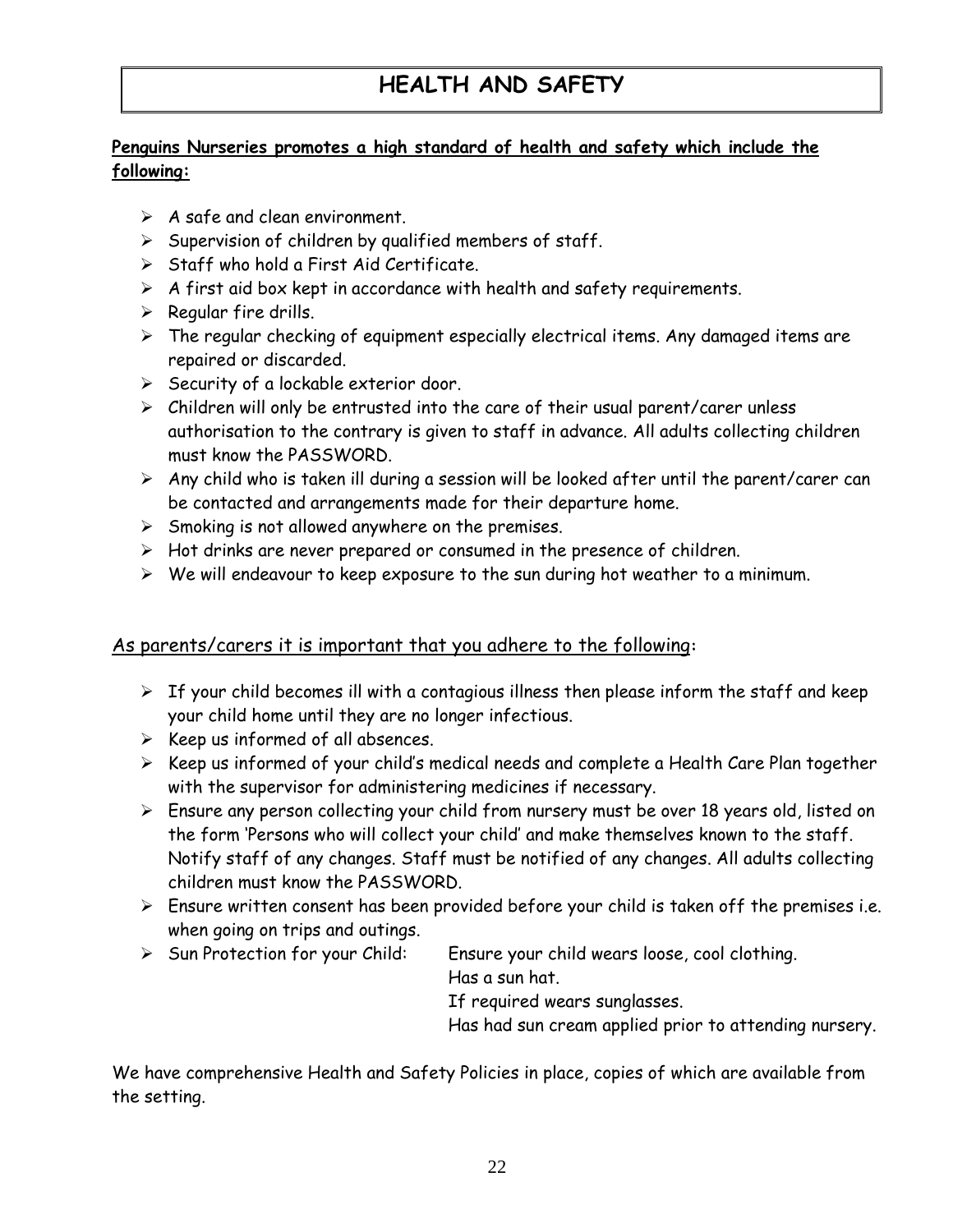# **INFORMATION FOR PARENTS**

- $\triangleright$  All policies are available for you to view in our operational plan which is kept in the entrance area.
- ➢ Nursery must be informed of any changes to information held on file such as contact details, medical updates.
- ➢ If your child is going to be picked up by someone other than the designated person a member of staff will need to be told at the beginning of the session and the password will be required. Unless informed, your child will not be allowed to leave with anyone other than the regular collector.
- ➢ In the interests of child safety, Parents/Carers assume responsibility and supervision for their children at the point of collection from their appropriate classroom at the end of the session. At peak times the entrance area can be very busy, please take care to ensure their safety.
- ➢ Please inform the nursery of any absences before the beginning of a session.
- $\triangleright$  It is important to adhere to session times, as it can be distressing and unsettling for the child (especially if they are collected late). In cases of emergency contact the setting directly to explain the situation.
- ➢ Please let us know of any medical reason if your child has any food allergies, which may be aggravated by specific food items. In order to encourage independence, we ask that children bring a healthy snack of fruit or vegetable in a labelled container, to be placed in their basket when they arrive, and also that you **DO NOT** include nuts or seeds due to the risk of those who may have an allergy. Milk and water are available for the children as well as healthy snacks when required.
- $\triangleright$  When bringing your child to the nursery and picking them up please use the main entrance to the nursery school.
- $\triangleright$  Parking on the school grounds is not permitted at any time.
- ➢ Sun Protection for your child: Children should wear loose, cool clothing. A hat should be provided for your child. If required your child can wear sunglasses. We are unable to apply sun cream during the session & recommend that parents apply a product that will last all day before their session begins.

#### **Clothing**

- $\triangleright$  All clothes, including shoes, worn by your child should be comfortable with fastenings that your child can do or undo easily. Please bear in mind that although aprons are worn during many practical activities' clothes may become accidentally marked by paint, glue etc.
- ➢ Please mark **ALL** coats, jumpers, cardigans, snack and lunch boxes etc. with your child's name.
- ➢ Poulton Penguin sweatshirts, cardigans, 'T' shirts, pump bags and legionnaires' hats are available with the Poulton Penguins logo embroidered on and can be ordered and purchased from the nursery.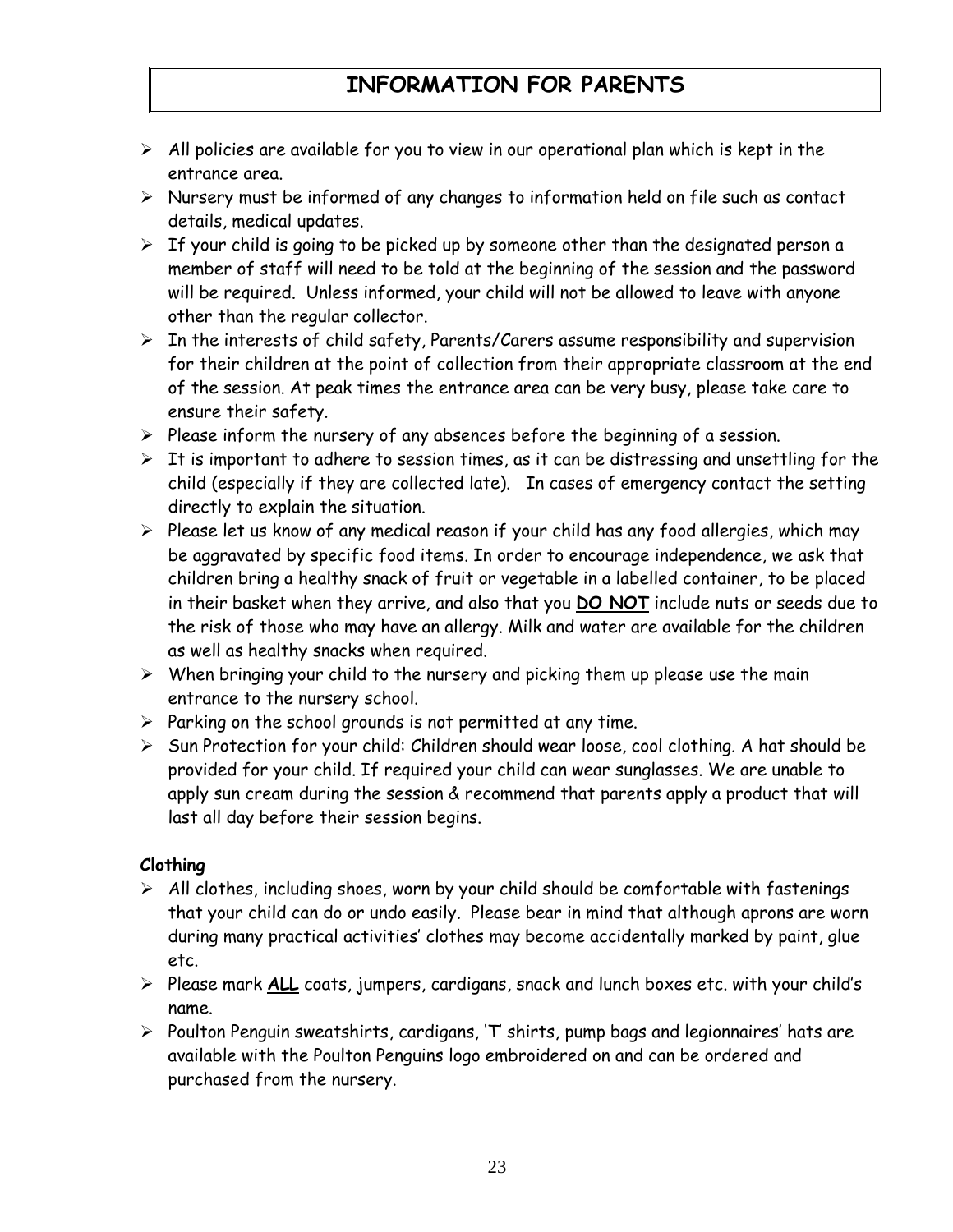➢ We request that you **do not** bring any changes of clothes, wellingtons or indoor shoes into nursery in plastic carrier bags as this poses a health and safety risk when they are left hanging on the children's coat pegs.

### **Headlice**

➢ Headlice are a community problem and are passed from person to person by head-tohead contact. We recommend regular checking with a lice detector comb to prevent infection. If a child is found to have live lice whilst attending nursery, we would ask that you collect your child, and they are able to return to nursery once they have been treated with a suitable insecticide (available from your GP or pharmacist).

### **Medical**

- $\triangleright$  If your child is unwell, please do not send them to nursery. This is unfair to your child and to other children and staff.
- $\triangleright$  If your child has diarrhoea &/or vomiting you must leave 48hrs from the last episode before they return to nursery (Health Protection Agency guidelines for settings).
- $\triangleright$  If your child has an infectious illness, please inform a member of staff as soon as possible. Your child should not come back to the setting until they are no longer infectious.
- $\triangleright$  It is not a duty of the nursery to administer medicines to children unless in response to a medical emergency when we may administer Piriton or Calpol and/or in special circumstances where requests are to be made to the senior supervisor. An example of this would be a child with Asthma who may need the use of an inhaler where a health care plan is completed.

If you have any queries or worries concerning your child please come in and talk to a member of staff. Every effort will be made to help and reassure you and all discussions will be kept confidential.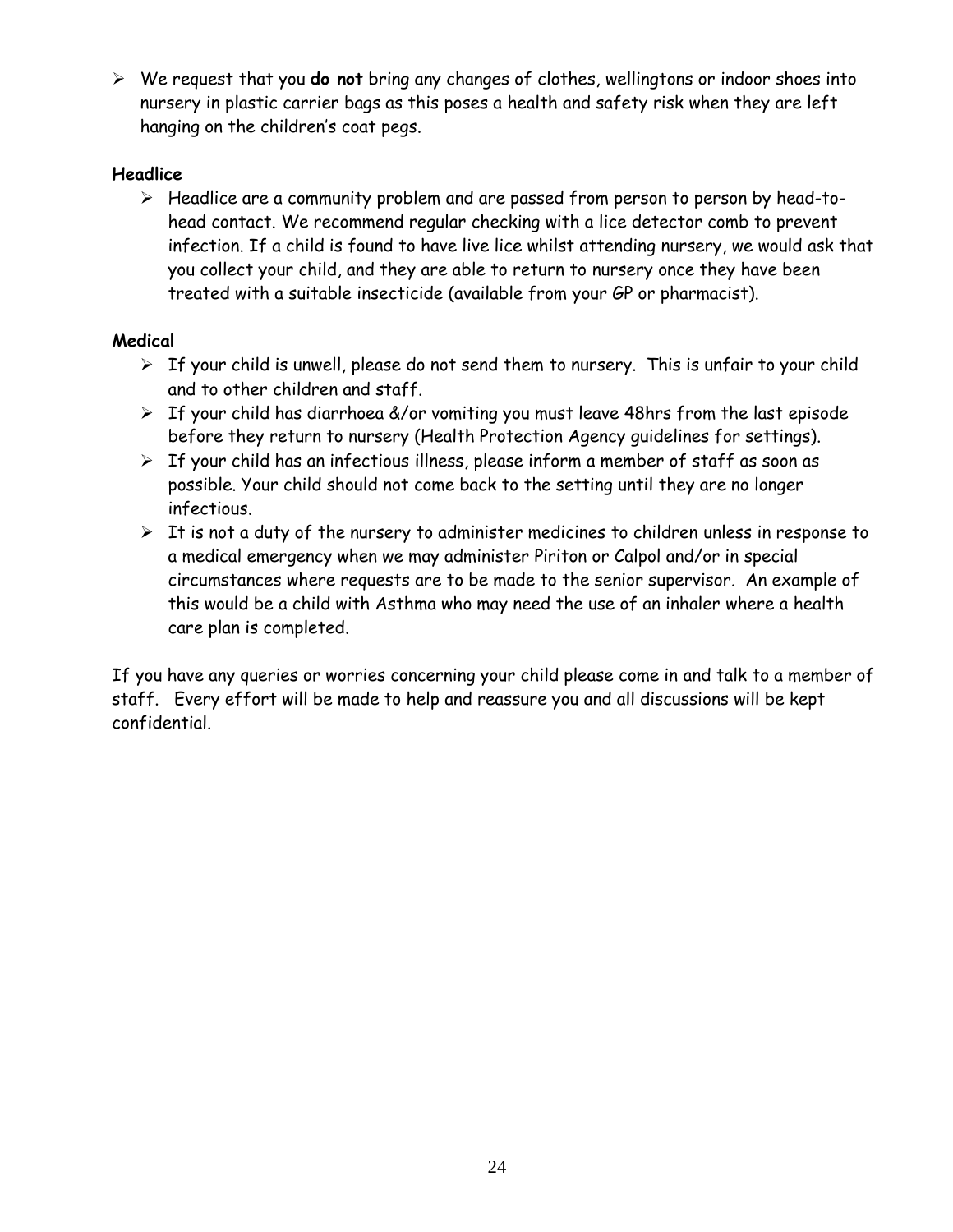# **SETTLING IN**

Your appointment to meet the staff and view the nursery has a further advantage of allowing your child to familiarise himself/herself with the setting prior to starting.

When children begin to attend the nursery, we will work with parents/carers to help your child settle in.

#### **Suggested strategies:**

- ➢ Parents or carers may stay with an unsettled or distressed child for a short period of time.
- $\triangleright$  The parent/carer may leave the child and move to another part of the school building until the child settles.
- $\triangleright$  The parent/carer may leave the child for a set time and increase that time over a period of weeks until the full session time is reached.

Anxious parents will be reassured that most children settle very quickly and that they would be contacted if the child continues to be distressed.

Parents are also reminded of the importance to their child of coming back at the time promised. Contact a member of staff in cases of emergency.

### **Tactics to help children settle would include:**

- 1. Reassuring your child that mummy, daddy or grandma, aunt etc. will be back later (in time for lunch, or after we play etc).
- 2. Trying to distract your child: -

By reading them a story Introducing them to other children Offering a choice of activity By painting or drawing a picture for mummy or another member of the family Helping with special tasks to make them feel important.

If you or the staff of Poulton Penguins feels that your child is not settling in then the matter will be discussed with you to try and work out strategies to help. Your child settling in and being happy at Penguins is our main priority.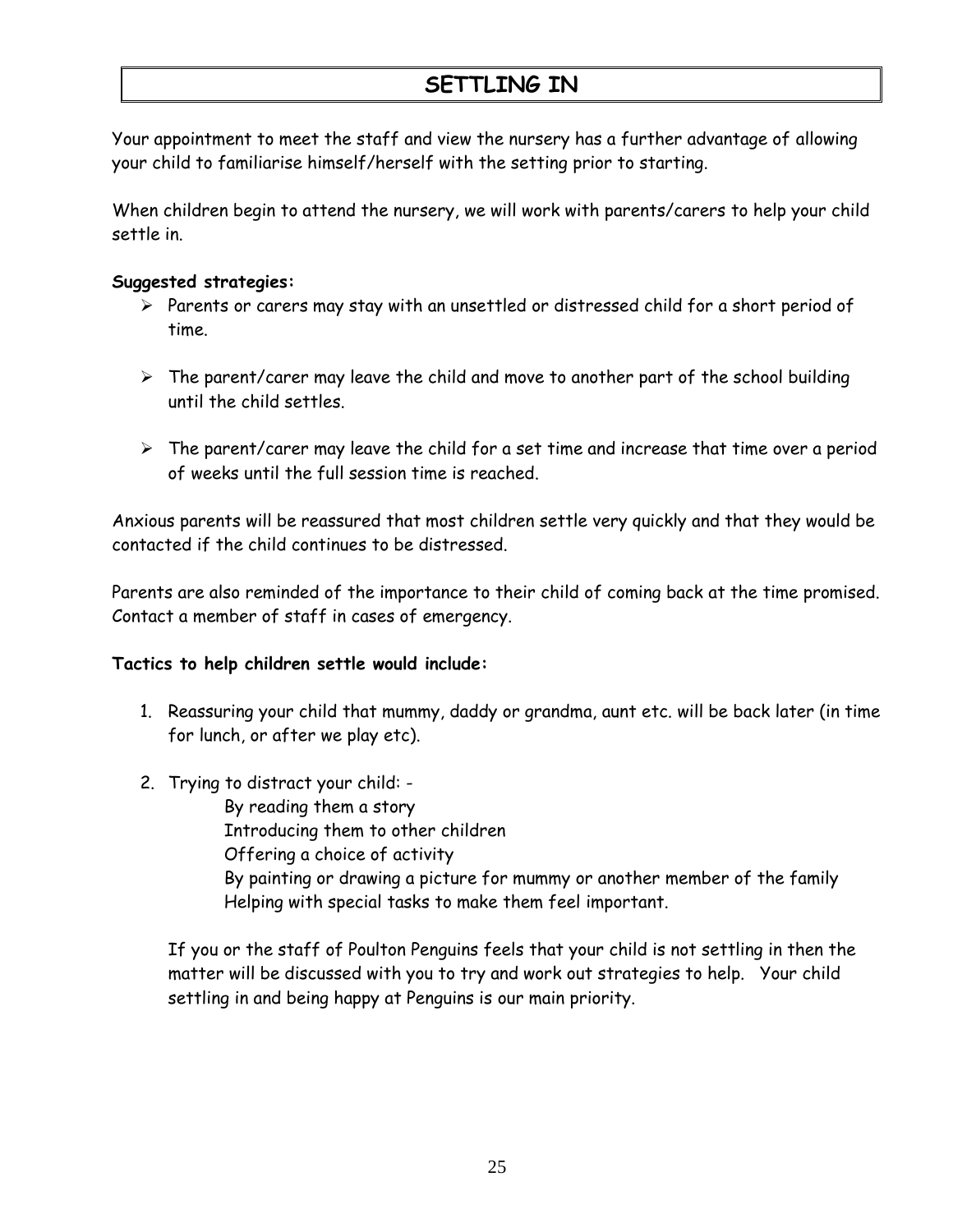### **COMPLAINTS PROCEDURES**

Penguins Nurseries aim to provide the highest quality education and care for all our children. We aim to offer a welcome to each individual child and family and to provide a warm and caring environment within which all children can learn and develop as they play.

We believe children and parents are entitled to expect courtesy and prompt, careful attention to their needs and wishes. Our intention is to work in partnership with parents and the community generally and we welcome suggestions on how to improve our group at any time.

We believe that most complaints are made constructively and can be sorted out at an early stage. We also believe that it is in the best interests of the nursery and parents' that complaints should be taken seriously and dealt with fairly and in a way which respects confidentiality. We will keep a written record of all complaints which will be made available for inspection by the regulatory body Ofsted (Tel. No. 0300 123 1231).

Procedures to follow are on display and available to view in the entrance area (Operational Plan).

For a full copy of our Complaints Procedure please contact the setting.

# **SAFEGUARDING AND WEFARE OF CHILDREN**

The Government defines the term safeguarding children as:

**'***The process of protecting children from abuse or neglect, preventing impairment of their health and development, and ensuring they are growing up in circumstances consistent with the provision of safe and effective care that enables children to have optimum life chances and enter adulthood successfully'.*

At Penguins we are committed to ensuring the children in our setting are safe and secure. We create a culture of vigilance and provide an environment where welfare, safety and protection of our children are paramount. We recognise our role and the responsibility we have in taking appropriate safeguarding action.

### **CHILD PROTECTION**

All settings are legally required to follow procedures in line with the Wirral Safeguarding Children Partnership. The designated safeguarding lead must report any obvious or suspected cases of child abuse to the Wirral Integrated Front Door (IFD) team immediately and this may happen without discussion with parents or carers. This procedure is intended to protect our children.

**If a child or young person is at risk of harm, abuse or neglect please report it to the Wirral Integrated Front Door Team: Mon-Fri, 9:00am – 5.00pm Tel: 0151 606 2008**